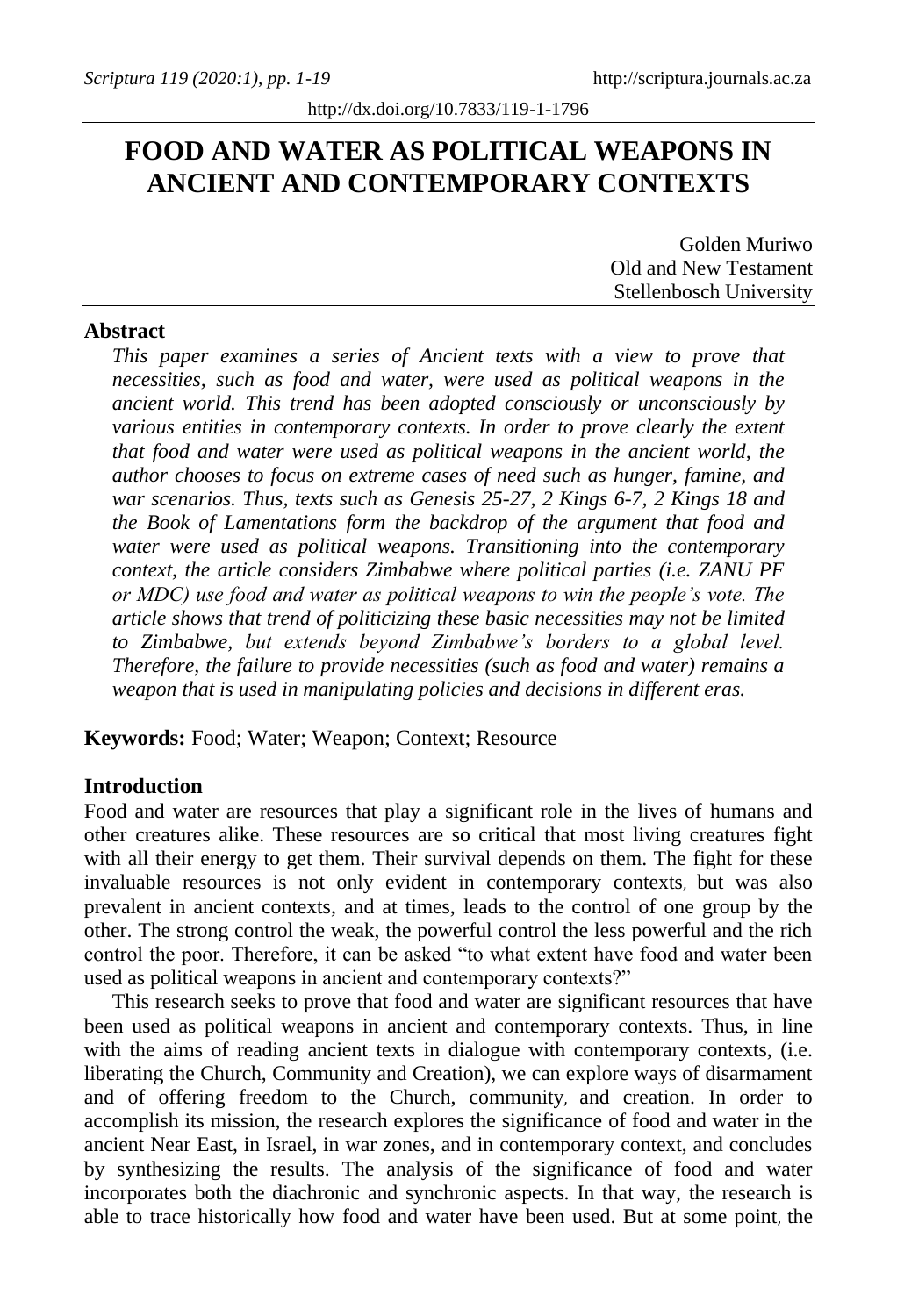research focuses on a specific period in history (i.e. the period of the Book of Lamentations). As it finally makes a transition from ancient contexts to the contemporary context, rather than taking a comparative analysis which may lead to establishing unnecessary direct relationships, the research uses an analogous reading which brings out differences and similarities between the two contexts.

# **Exposition of key words and concepts**

For a study such as this to yield significant clear results, one has to identify key words and concepts and clearly define them.

# *Food*

The first key word is "food". The Webster Reference Library Concise Edition English Dictionary (1999:128) defines food as "any substance, especially solid, taken in by plant or animal to enable it to live and grow; anything that nourishes". From this definition one can summarise that when we talk about food, we are talking about any substance that enables nourishment, survival and growth. With regards to the context of ancient Israel, the first word translated as food is in Genesis 1:29 is אכל. It is derived from אכל which means to eat (Holladay, 1988:14). Several other nouns are derived from אכל, such as אכילה, מאכלת and מאכל. All these words are linguistically related to eating. The Book of Genesis shows a consistent use of these derivatives of אכל to refer to food. Thus, we can safely conclude that, conceptually, food has been associated with eating. In addition to the concept of food and eating, Brown, Driver and Briggs (1906:37-38) recognise the nuances of devouring and consuming. Figuratively the connotations of oppression and judgement are also manifested in the term. Jenni and Westermann (1997:105) note that אכל figuratively incorporates fire, sword, land, forest, heat, cold, rage, hunger, pestilence and illness. Besides the figurative meanings of oppression and judgment, אכל brings in the notion of joy, celebration and festivals. No wonder a number of festivities and celebrations were characterised by eating and drinking. The antonym of אכל, such as עיף, connotes being weary and faint. The concepts of sadness, sickness<sup>1</sup> and malnourishment are also portrayed in the antonyms of אכל. These are evidently signs of lack of food and water.

Although the English definition of food above implies solid foods, one has to be mindful that food is normally used in association with drink which is liquid. Sometimes the association overlaps such that, in some instances, the generic term food also incorporates liquids<sup>2</sup> (Uppsala, 1974:237). It is also common to see the word food used adjacent to drink. This signifies a time of joy and festivity. It can also signify covenant making (Jenni & Westermann, 1997:107). Therefore, when exploring issues of festivity, joy and covenant making, food and drink are inseparable and are viewed as one entity.

<sup>1</sup> The antonym חלה which is used in 1Kings 17:17 is a good example assuming that the background of the story was a time of severe drought and that the son of the widow could have been malnourished, sick and weak because of lack of food.

<sup>&</sup>lt;sup>2</sup> See, for example, 1 Kings 19:8 and 1 Chronicles 12:40.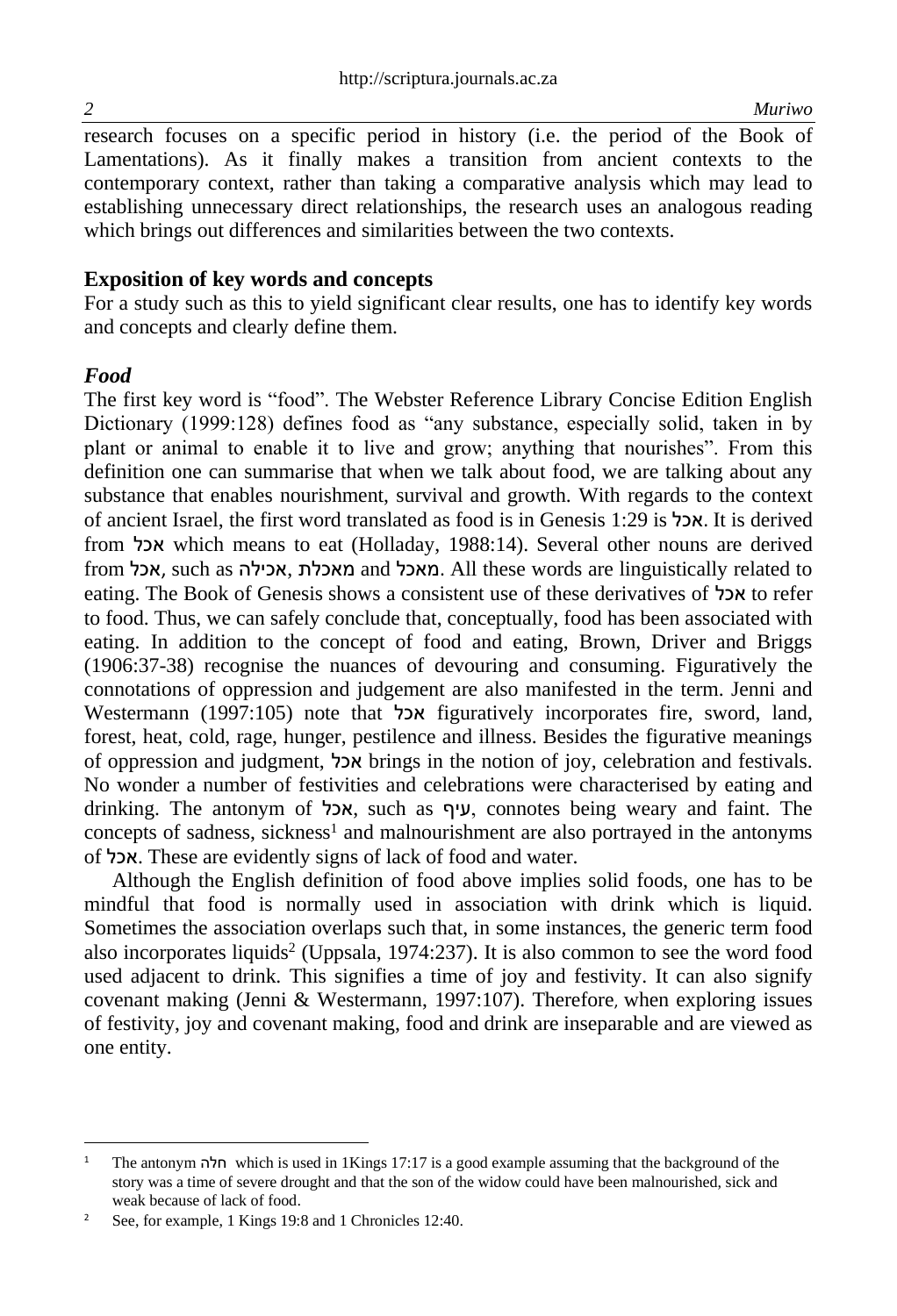The other word translated food is  $\pi r$ . In its basic form the word  $\pi r$  refers to bread, food or grain<sup>3</sup> (Dommershausen, 1995:521). The word first occurs in Genesis 3:19. It then finds prominent use in the Book of Leviticus (i.e. Lev 3:11) and onwards<sup>4</sup> . From an etymological point of view, Dommershausen (1995:21) notes that the primary meaning of the word varies from region to region (i.e. in one region it means solid food<sup>5</sup>, in another it means meat,<sup>6</sup> yet in another it means fish).<sup>7</sup> With a careful analysis of the root and its derivatives, Dommershausen (1995:521-522) concludes that the word "suggests the basic idea of coming together (in close combat, contact with food, or joining together for a meal)". Furthermore, it is suggested from folk etymology that לחם' bread' is connected to לחם' fight' on the assumption that wars were fought for bread (Unger & White, 1985:81). On the other hand bread was a popular gift and an expression of hospitality (Miller, S. & Miller, L. 1961:80).

#### *Water*

We first encounter the word "water" in Genesis 1:1. Amid the chaos of creation, there was water. The Hebrew word specifically used here is מים. Thus, before the creation of humankind, God in his wisdom first created food and water for the yet to be created humankind. Although the word מים is used several times in the first chapters of the Bible and in ancient Near Eastern texts, the Hebrew word associated with the English word 'drink' is שקה. Our first encounter with this word is in Genesis 19:32. In the context of Genesis 19:32 the word שקה is used alongside יין which means 'wine'. 8 Thus, the daughters of Lot give their father wine to drink so that he could be drunk.<sup>9</sup> The purpose of the drink is not just to quench thirst, but to make him drunk so that they could sleep with him. Although in this instance, wine is used as a tool to make Lot drunk, sleep with his daughters, and ultimately produce progeny, we need to understand that wine is also used as normal typical drink to quench thirst as in Genesis 14:1 (Russel, 1963:894). This practice became more pronounced during the Hellenistic period when water was mixed with wine (Russel, 1963:895). Unger (1988:1366) concurs by quoting the Mishna in the treatise of the Passover which states that "water was mixed with wine because it was too strong to be drunk alone". In certain instances bread (i.e. food) and wine are inseparably used to refer to an ordinary meal as in Judges 19:19 (Youngblood, 2011:34).

The other word that is closely related to water is milk. The Hebrew word used for milk is חלב. The passage that clearly shows the relationship between drink, water and milk is Judges 4:19. In this passage, Sisera, having entered Jael's tent, complains that

<sup>&</sup>lt;sup>3</sup> Thus the word can be seen from a cause-effect point of view (i.e. grain that produces bread), a generic point of view ( i.e representing food in general) and a specific point of view ( i.e. bread as distinguished from meat and liquids) (Unger & White, 1985:23-24).

<sup>4</sup> Thus from a distribution point of view, אכל is predominantly used in Genesis and Exodus while לחם takes prominent position from Leviticus onwards.

<sup>5</sup> In Ugaritic, Phoenician, Hebrew, Aramaic, Syriac and Mandaic the word refers to bread specifically and food in general (Reed, 2008:778).

<sup>6</sup> In Arabic, the word refers to meat.

<sup>7</sup> In South Arabic language of Soqotra (Reed, 2008:778), the word means fish.

<sup>8</sup> Holladay, 1988:134

<sup>&</sup>lt;sup>9</sup> The issue of drinking wine and subsequently getting drunk is first alluded to in Genesis 9:21.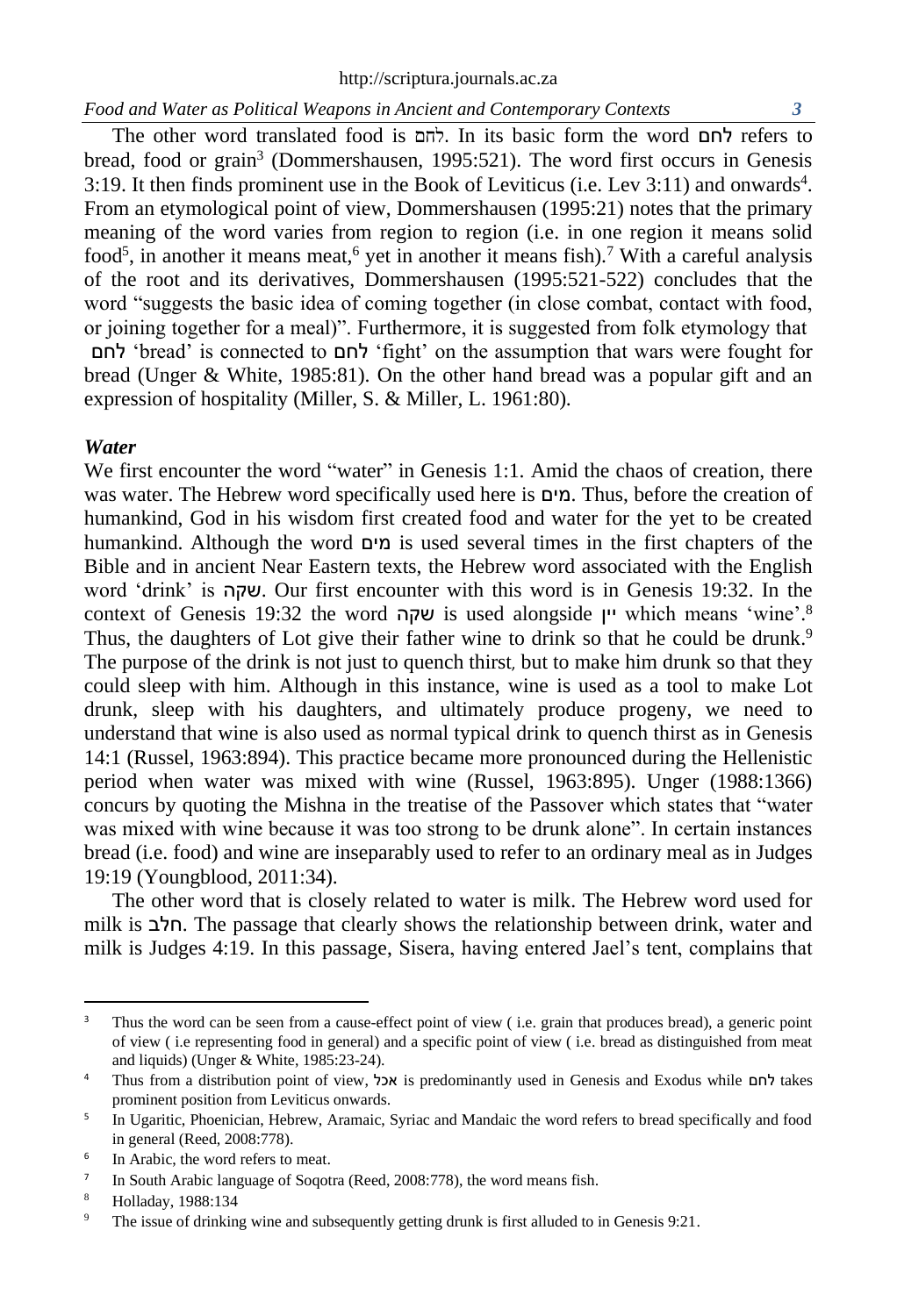he is thirsty<sup>10</sup> and asks for some water (**מעט-מים**). The NIV states that Jael opened a skin of milk (חלב) and gave him a drink (שקה). The drink was used to make him relax so that Jael could kill him easily.

From this analysis, we gather that water, wine and milk were significantly the typical drinks in the ancient near East. Furthermore, water from rivers was usually diverted through the canals to irrigate crops. Thus, the survival of humankind was closely linked to these natural resources (i.e. water, wine and milk).

#### **Significance of food and water in the ancient Near Eastern context**

Food and water were critical resources in the ancient Near East (Unger, 1985:1361). Although these resources were used to show hospitality, <sup>11</sup> they were also a source of conflict for much of the ancient Near East. For instance, Genesis 26:14-16 talks about the conflict between the Philistines, Abimelech and Isaac regarding the issue of wells. Further in that chapter, quarrels erupt again between the servants of Isaac and the herders of Gerar about wells once more. Thus, several conflicts in the 'land between' were centred on water, mainly because of the intermittent rainfalls. Oleson (2008:883) in agreement adds "not only is the rainfall meagre in this area, but it is unevenly distributed in space and time, and the total amount that actually falls in a given area can vary dramatically from year to year".

As for the importance of food, one must cast a glimpse on events unfolding when there was famine. The scramble for food would extend to eating donkeys and cannibalism. <sup>12</sup> Further, the importance of these resources is reinforced by the various gods assigned to food and water. For instance, there were various gods of fertility<sup>13</sup> to show the significance of food. In addition to the various gods assigned also to water, there were also a myriad of myths $14$  that circulated in the ancient Near East to show the central role played by water. Although in certain cases water represented chaos (Sarna, 1989:6), it is also evident that water signified life as will be proven later.

The significance of food in the ancient Near East can be appreciated better when one looks at the elaborate festivals,  $15$  sacrifices and banquets  $16$  associated with their celebrations. In most of their festivals, banquets, and even funerals, <sup>17</sup> food occupied a central place. Jenks (2008:251) notes that in the ancient Near East the intense need for

<sup>&</sup>lt;sup>10</sup> The Hebrew uses וא<sub>י</sub> השקיני which is a *Hifil* imperative with a 1<sup>st</sup> person pronominal suffix and a particle of entreaty.

<sup>&</sup>lt;sup>11</sup> For example, in the story of Abraham and the three visitors in Genesis 18, water and food are clearly used as resources to show hospitality.

<sup>&</sup>lt;sup>12</sup> See for instance the story recorded in 2 Kings 6:24-29.<br><sup>13</sup> Examples include *heat* include *influe and ashero* 

<sup>13</sup> Examples include *heqt*, *inanna*, *ishtar*, *anat* and *asherah.*

<sup>&</sup>lt;sup>14</sup> For example, in the beginning of the poem of Gilgamesh and Aga, there is constant reference to 'to complete the wells' which suggests that the war that is later fought is basically because of water.

<sup>&</sup>lt;sup>15</sup> For example, in Egypt there are the festival of the Beautiful Feast of the valley, Sed festival, Opet festival, the god's birthday parties or the *epagomenae*, while in Babylon there were the Akitu, New year festival, Babylonian Sabbath, the feast of Marduk. These feast sometimes followed the calendar month (New Moon, full moon, seventh day as well as the  $15<sup>th</sup>$  day of the month), while others were premised on the seasons of the year (harvest time, sowing/planting, rain season or winter.

<sup>&</sup>lt;sup>16</sup> For instance, the Banquet of Ashurnasirpal II (Oppenheim, 1969:558-560) has an elaborate list of foodstuffs which shows the central place of food in the king's hospitality to the people.

<sup>&</sup>lt;sup>17</sup> Kuhrt (1995:608) notes how at funerals kings of Babylon would invite various groups of people to lament but at the end treat them well by the provision of food and drink.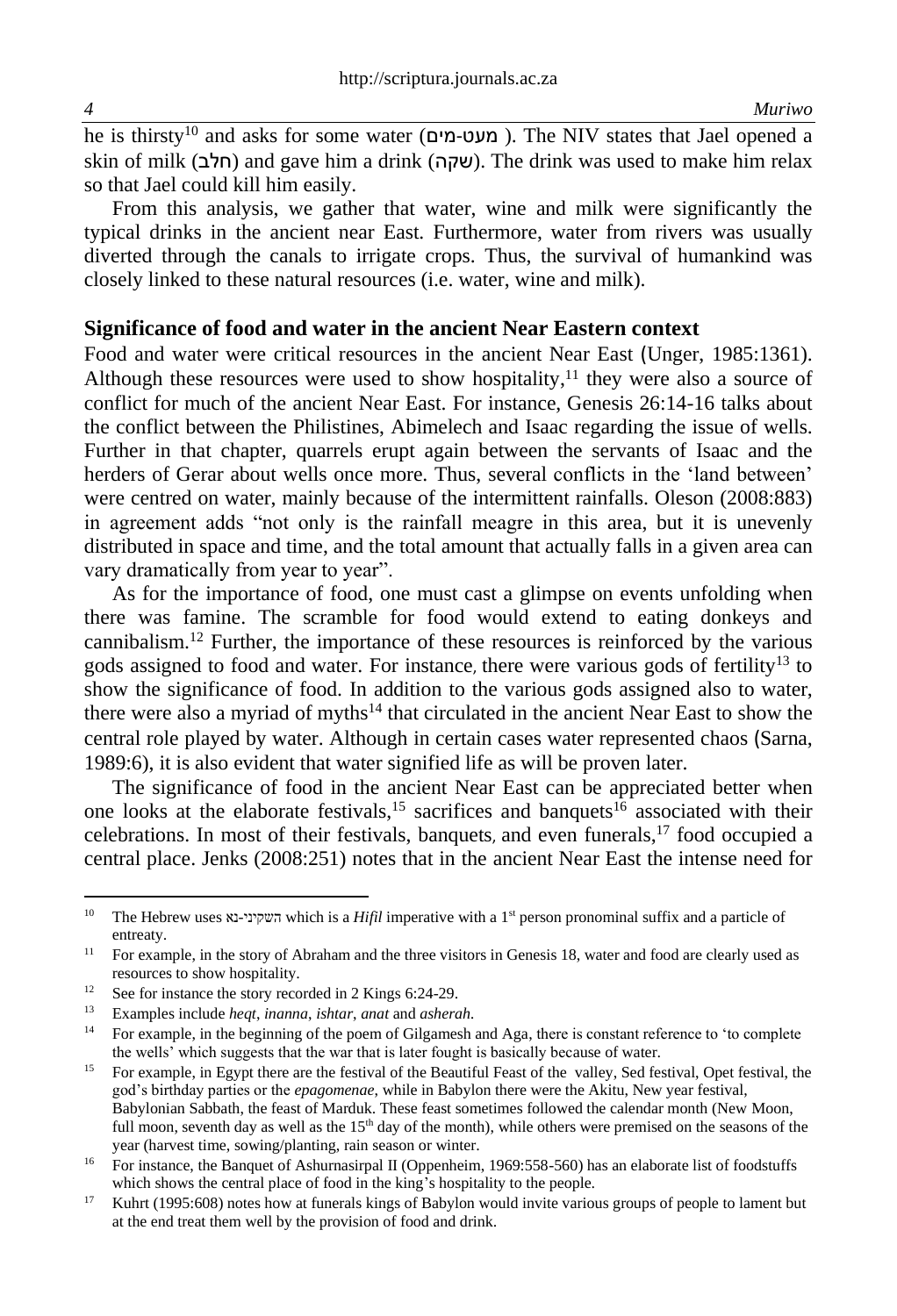food spills into dreams.<sup>18</sup> He further highlights that "such intensity leaves society at the mercy of those who would exploit its limitations, because the person who controls food supply has great power". Jenks (2008:251) notes Genesis 25 and 27 as typical examples in which food was exploited. He concludes that the "threat to inflict such starvation is probably the ultimate use of 'food power' as a weapon of control".

The examples of Genesis 25 and 27 above show clearly how food was manipulated between human beings. However, a further analysis of food manipulation reveals that it was not limited to human beings but also extended to the deity. For instance in the Egyptian Rituals and Incantations under 'curses and threats,' the threat to withdraw offerings, bread and meat also applied to the gods who did not build the staircase of Meri- Re for King Unis (Wilson, 1978:327). Thus, it was a common belief that the gods needed food for their sustenance. The withdrawal of food from the gods would act as form of punishment that pushes the gods to cooperate.

In the Egyptian Book of the Dead 175, Osiris raises some complains to Atum who seems to have given a command that Osiris should go and stay in the desert with contentment. Osiris' main complaint is that there is no water, air and the desert is very deep, dark, and lacking. Further, sexual pleasure is exchanged for water, air, bread, and beer (Ritner, 2003:28). From Osiris's complaint, one can gather that the ancient Near Eastern gods also enjoyed water, air, bread, and beer. <sup>19</sup> However in this case, these necessities were now being exchanged for sexual pleasure. This reinforces the argument that the ancient Near Eastern gods also yearned for food and drink. Sometimes, their longing for these necessities resulted in manipulation. In the above case, these basics were given in exchange for sexual pleasure.

Food in the ancient Near East also determined voyages destinations and allegiances. For instance, when Israel was moving from Egypt to Canaan, there were promises of better food in Canaan (Exod 3:8; Deut 8:8). However, as they journeyed to the Promised Land, they experienced shortages of food and water in the desert. This was a threat to the entire voyage and the people almost retreated as they recalled the abundance of food in Egypt (Num 11:4-6). Thus, their reason for going forward to Canaan or going back to Egypt was because of lack of food and water supply. This example of Israel's movement from Egypt to Canaan prompts us to move to a detailed study of food and water in Israel.

#### **Significance of food and water in Israel**

Since the Torah occupied a central position in the life and ideology of the Israelites, our initial analysis of the significance of food and water is naturally drawn to the first book of the Torah. In the first chapter of Genesis, before the record of the creation of humankind (i.e. Gen. 1:26), God created food and water for humankind.<sup>20</sup> This is in the form of rivers, sea, vegetation and animals. After the creation of mankind, there is the

<sup>&</sup>lt;sup>18</sup> See for instance Isaiah 29:8.<br> $\frac{19}{19}$  Deuteronomy 32:38 also assi

Deuteronomy 32:38 also assumes that the gods enjoyed food and drink.

<sup>&</sup>lt;sup>20</sup> It should also be noted that in Genesis 2:7, man is created first before trees and food. To reconcile the seemingly contradictory passages of Genesis 1 and 2, Hamilton (1990:154) suggests that the plants in Genesis 1 are wild plants while those in Genesis 2 are those that grow through human cultivation. It is also important to take into account the possible different writers of Genesis 1 (Elohist and Priestly) and 2 (Yahwist and possibly post Priestly) (Hamilton, 1990:152).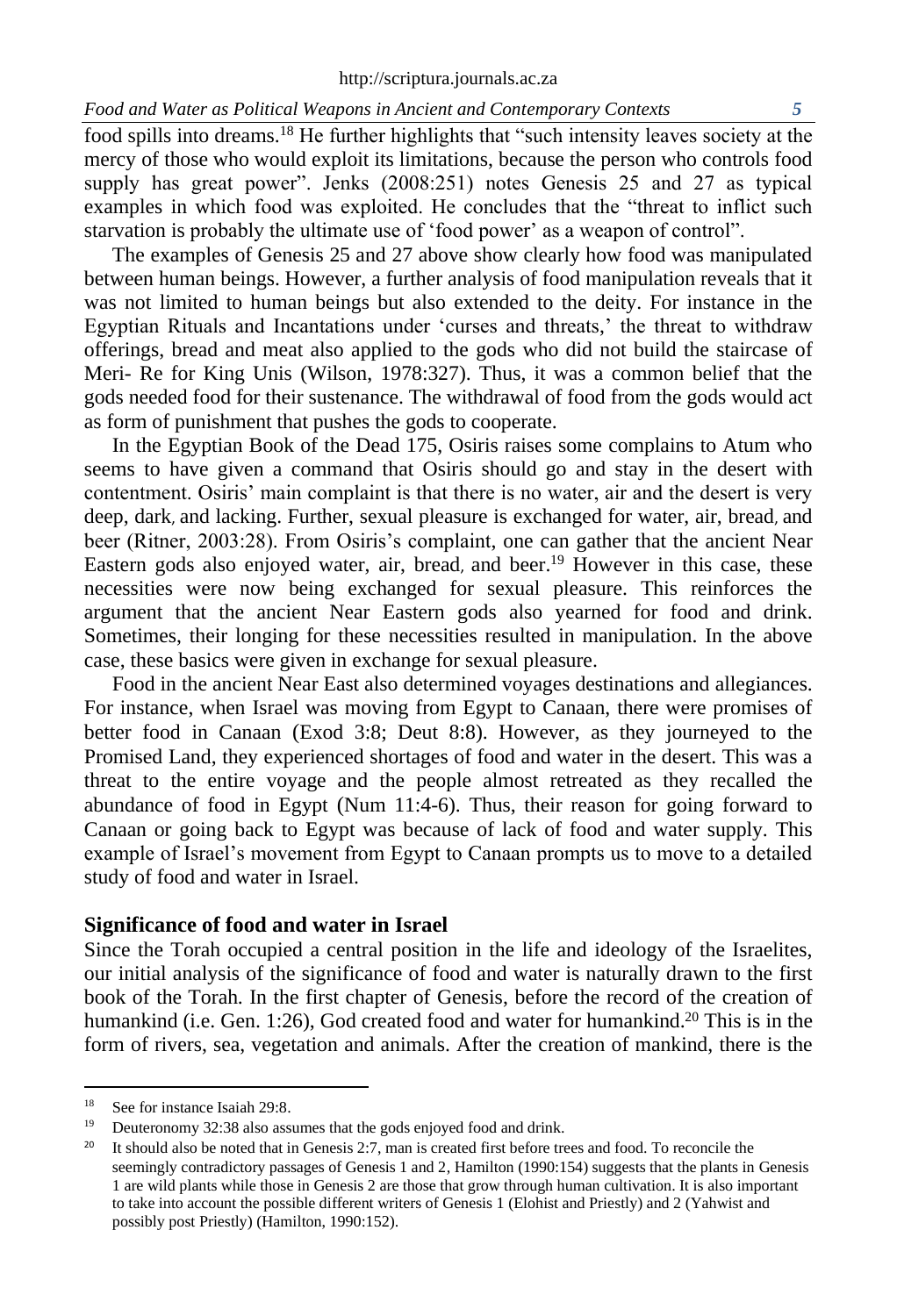command to take dominion over creation (Gen. 1:28). Immediately after this (Gen. 1:29-30), we encounter the first instruction concerning food (i.e. mankind is invited to eat and enjoy creation). However, the instruction to enjoy food should be read alongside its counterpart in Genesis 2:16-17 which suggests that although mankind is to enjoy all food, there are also some limitations.<sup>21</sup> Thus, although God freely offers every food to be enjoyed, there are some established boundaries. There is food to be freely enjoyed and there is food that is prohibited (Hamilton, 1990:172). The prohibition of certain kinds of food is aimed at preservation of humankind's health or an acknowledgement that deity is the ultimate provider (Harris & Youngblood,  $2008:181$ ) of the food (e.g. blood).<sup>22</sup> Thus, food can be provided for or withdrawn for spiritual, ritual, dietary and health reasons (Walton, 2016:196-197).

Furthermore, the disobedience of Adam and Eve was based on food (Sigmon, 2013:93). As we have already noted, Genesis 1 and 2 focus on God offering food and water to humankind but establishing some boundaries as well, while Genesis 3 records the first sin of humankind. This sin was basically a violation of prohibited food. Therefore, one can summarily conclude that the first three chapters of the Torah, the book that occupies a central role in the life of the Israelites, describe the importance and pitfalls of food. It pictures God generously giving creation as food to humankind on the one hand (Westermann, 2004:11), and on the other hand humankind failing to live within the confines of permitted and prohibited food.

Chapter 4 of Genesis seems to shift the focus from humankind to God. The story is a record of two brothers who offer sacrifices to God. Abel's sacrifice is accepted while Cain's is rejected. The specific reason for rejecting Cain's offering is not given.<sup>23</sup> However, the story seems to support the theory that God prefers animal sacrifice to plant sacrifice (Hamilton, 1990:223). Thus, God prefers meat over grain/vegetable. MacDonald (2008:32) captures this well when he says "meat was highly valued, especially in comparison with vegetables". He goes on to conclude that, "the divine preference in this story matched the general preference of the Israelites". It can be observed then that the first four chapters of the Torah are dedicated to food. The first three chapters focus on God giving humankind food and the last chapter focuses on humankind giving food to God. In the first three chapters humankind fails to live within the stipulations of prohibited and permitted food while in the last chapter God shows preference for animal as food over grain/vegetable food.

Moving further into the Promised Land, our first encounter with the land of Israel (Palestine) shows that it is referred to as 'a land flowing with milk and honey' (Exod 3:8). This phrase should be understood as a metaphor about the land's abundant food and drink. One could also add that the phrase does not only appeal to the abundance of food but to its nutrition. The abundance of food in Israel is also attested elsewhere in the Egyptian story of Sinuhe.<sup>24</sup> However, there were years when food was scarce. This

<sup>&</sup>lt;sup>21</sup> Sigmon (2013:95) agrees that, "the command defines a limitation, a boundary or regulation defining the human's role in the world that God has created".

<sup>&</sup>lt;sup>22</sup> Youngblood (2011:22) argues that blood falls into the prohibited category because it signified the life of the animal and that life belonged to God, the giver of life.

<sup>&</sup>lt;sup>23</sup> Assohoto & Ngewa (2006:17).

<sup>&</sup>lt;sup>24</sup> The story states that, "Figs were in it, and grapes. It had more wine than water. Plentiful was its honey, abundant its olives… Barley was there, and *emmer*. There was no limit to any (kind of) cattle… Bread was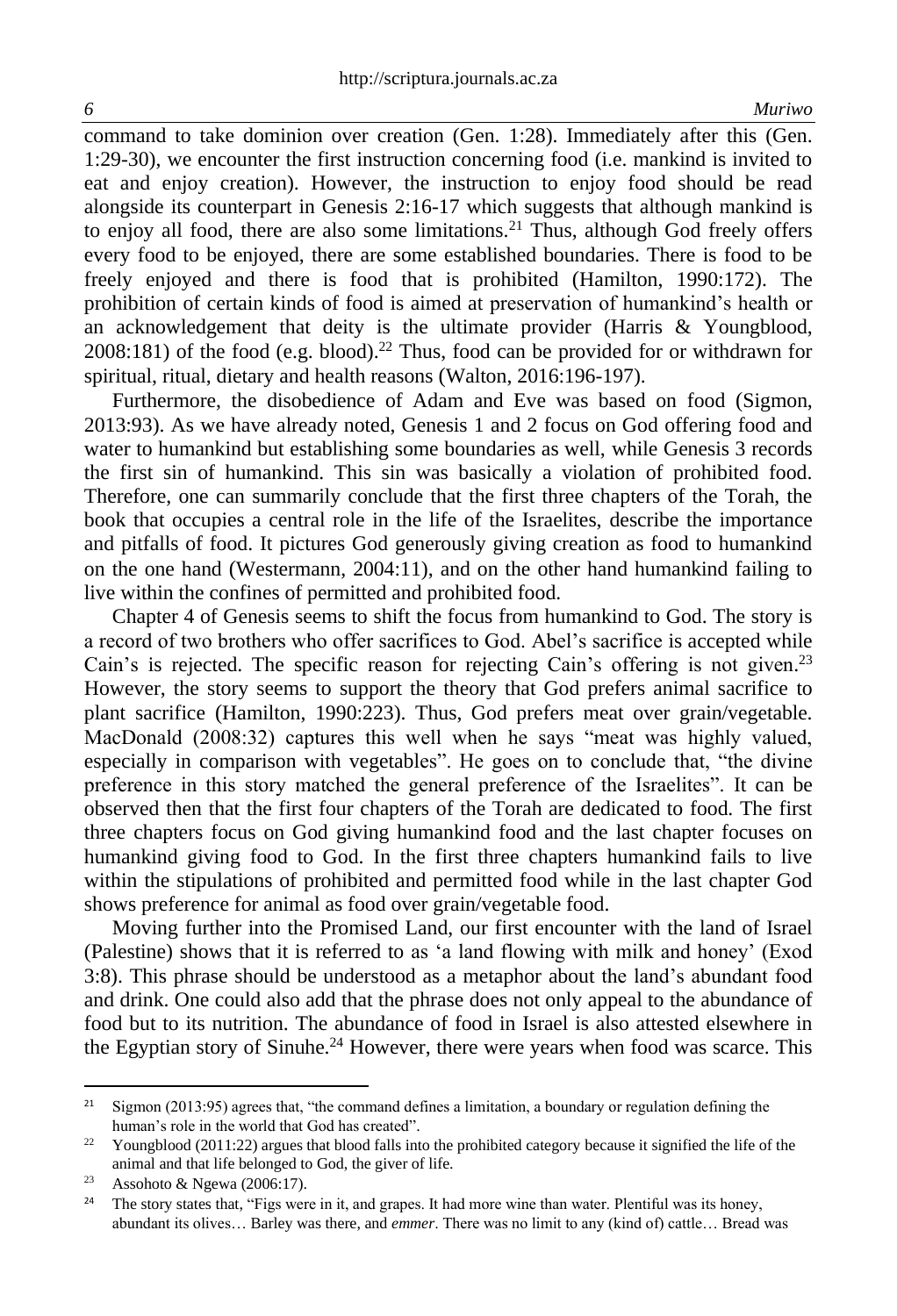scarcity of food in Israel was always explained in terms of the residents' relationship with God. Thus, the bulk of the curses and blessings in Deuteronomy 27 and 28 are based on the fertility motif. One can assume summarily that if Israel obeyed God there would be abundance of food. However, if they disobeyed there would be famine. God in his wisdom is the first one to use food as a means to call for the obedience and submission of his people. If the people obeyed and submitted to God's laws, He would enable the land to produce enough food for the people. However, if the people resisted his commandments and laws, God would withhold rain and in turn the land would not produce food for the people. Thus, God effectively used food as bait to ensure obedience and submission.

It is worth noting also that God was not the only one who used food as a tool; the general populace also used food to get what it wanted. For instance, most offerings and sacrifices offered to God were aimed at obtaining God's forgiveness, establishing consecration, and communion (Harris & Youngblood, 2011:164). The belief was that once God ate the sacrifices and is satisfied, then his anger would be appeased and a normal good relationship would resume. However, it was not guaranteed that God simply would quickly accept the offerings. In a number of cases, God refuses to be manipulated through food. For instance, in 1 Samuel 13:8-14 Saul tries to seek God's protection from the Philistines through some offerings. This manipulation of food is rejected and obedience is affirmed in 1 Samuel 15:22. Another scenario is in Micah 6:6-8. God is seen to prefer justice and mercy to sacrifices and offerings (Hos 6:6). The rejection of offerings and sacrifices by God is climatically articulated by Amos in 5:21. The author uses the words 'hate' and 'despise' to express the utter rejection of food manipulation. The Hebrew words for 'hate' and 'despise' are שנא and מאס respectively. These words used in conjunction with רוח in its *hifil* stem and translated by the NIV as 'stench' spells out God's total rejection of the offerings. From this analysis, we gather that the followers of God used food to appease God's anger, establishing communion and showing devotion to God and to one another. The use of food in this way was sometimes accepted but sometimes rejected depending on the recipient's overall analysis of the offeror's attitude.

# **Significance of food and water in war zones**

One of the primary reasons for going to war was to secure food and drink. Seevers (2013:128) captures this by citing the motivations for Thutmose II's rise to power and Thutmose III's campaigns.<sup>25</sup> It is interesting that both pharaohs claim to be motivated by the desire to supply food and drink to the gods (i.e. *rah*) and the loyal ones. However, Seevers (2013:128) doubts whether the loyal ones were ever rewarded since there seems to be no record to support this. It may be assumed that it was a propaganda speech with self-interests at the core.

The significance of food and water in war zones is further highlighted in 2 Kings 18:27-32. In this pericope, the Assyrian psychological threat of withdrawal of food and drink emerges. The withdrawal of food and drink would result in people eating their

made for me as daily fare, wine as daily provision, cooked meat and roast fowl, beside the wild beast of the desert…" (Wilson, 1996:19-20).

<sup>&</sup>lt;sup>25</sup> Besides the purpose of heroism, the Asiatic campaigns were to "kill the treacherous ones who were in it and to give things to those who were loyal to him" (Wilson, 1969:234).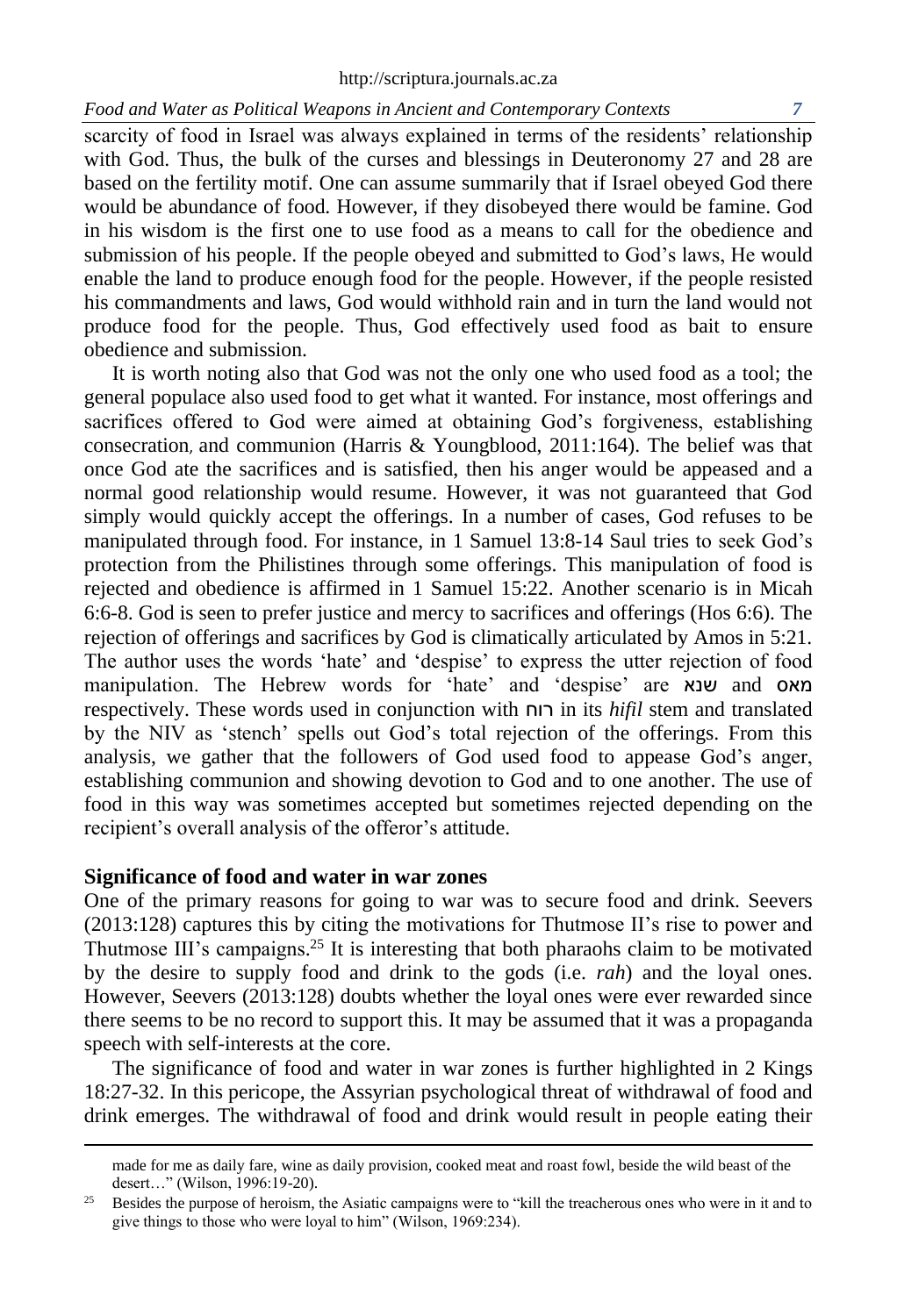own excrement and drinking their own urine. Seevers (2013:141) notes well that in such situations of warfare, the victims are offered two choices, either to surrender and enjoy good food and drink, or resist, suffer, eat and drink own excrements.

A closer look at 2 Kings 18:27-32 reveals that the psychological threat could result in two possible scenarios. First, it is aimed at instigating rebellion against leadership. This is clearly seen in the choice of language that the commander uses. He chooses to communicate in Hebrew so that the ordinary person could understand, and not in Aramaic, <sup>26</sup> which would have been understood by the leadership only. Thus, by communicating to the ordinary person the commander is instigating insurrection on the account that Hezekiah was not going to be able to provide the basic necessities of life, such as, food and drink. This should again be understood against the backdrop of the suzerain – vassal treaty which obligates the king to provide protection and necessities to his subjects. If the king fails to provide these basics, he would have abrogated on covenant stipulations, thus, rendering the obligations null and void. In such a case, the vassal could change allegiance (i.e. through insurrection) to another suzerain who is able to provide the necessities.

Besides insurrection, the psychological threat was meant to motivate the hearers to change allegiance. Thus, the commander's aim is to get the people to surrender and shift allegiance to the new king who has better promises. To sum it up, one can say, food and drink were used as a tool for insurrection and shift of allegiance.

Deuteronomy 28:47-57 heightens the significance of food and water in war zones. Written from a contextual background of blessings for obedience and curses for disobedience, verses 47-57 provide a graphic picture that moves from eating one's own excrement to cannibalism. Thus, Israel is forewarned that if they are to break the covenant stipulations, the invading army would starve their victims, first, to the extent of eating their own excrements and drinking their own urine. Second, they would starve them further until they resort to cannibalism. Jenkins (2008:251) notes that such tactics of starving enemies are widely attested in ancient Near East treaties, especially the curse section of the Assyrian treaties. In light of all this, MacDonald (2008:57) is right to conclude that "besieged cities were brought to submission by cutting off their water supply or through starvation".

A special case that buttresses MacDonald's point of cutting off water supplies and starving the populace is found in the Book of Lamentations. The specific details of the enemy cutting of water supplies are nowhere found in the Book of Lamentations. Such information can be obtained from books such as 2 Kings 25, 2 Chronicles 36 and Jeremiah 52. What we have in the Book of Lamentations are the effects of the siege. Thus, Giffone (2012) considers the *ahistorical* and *atemporal* nature of the book which opens its appropriation to diverse contexts. However, the association of the book with the fall of Jerusalem, possibly in 587 BC (Parry, 2010:5) and subsequent liturgy commemorations<sup>27</sup> every year in the month of Ab is still significant. Scholars have noted also that the book may have been used in accordance with the ancient Near East

<sup>&</sup>lt;sup>26</sup> Vannoy (2011:604) notes that Aramaic was the international language known by those involved in diplomacy and commerce.

<sup>&</sup>lt;sup>27</sup> Wright (2015:26) observes that besides the memorial of 587, the book of Lamentations is used to remember the fall of the temple in AD 70 and "many terrible times of persecution of Jewish people culminating in the Holocaust".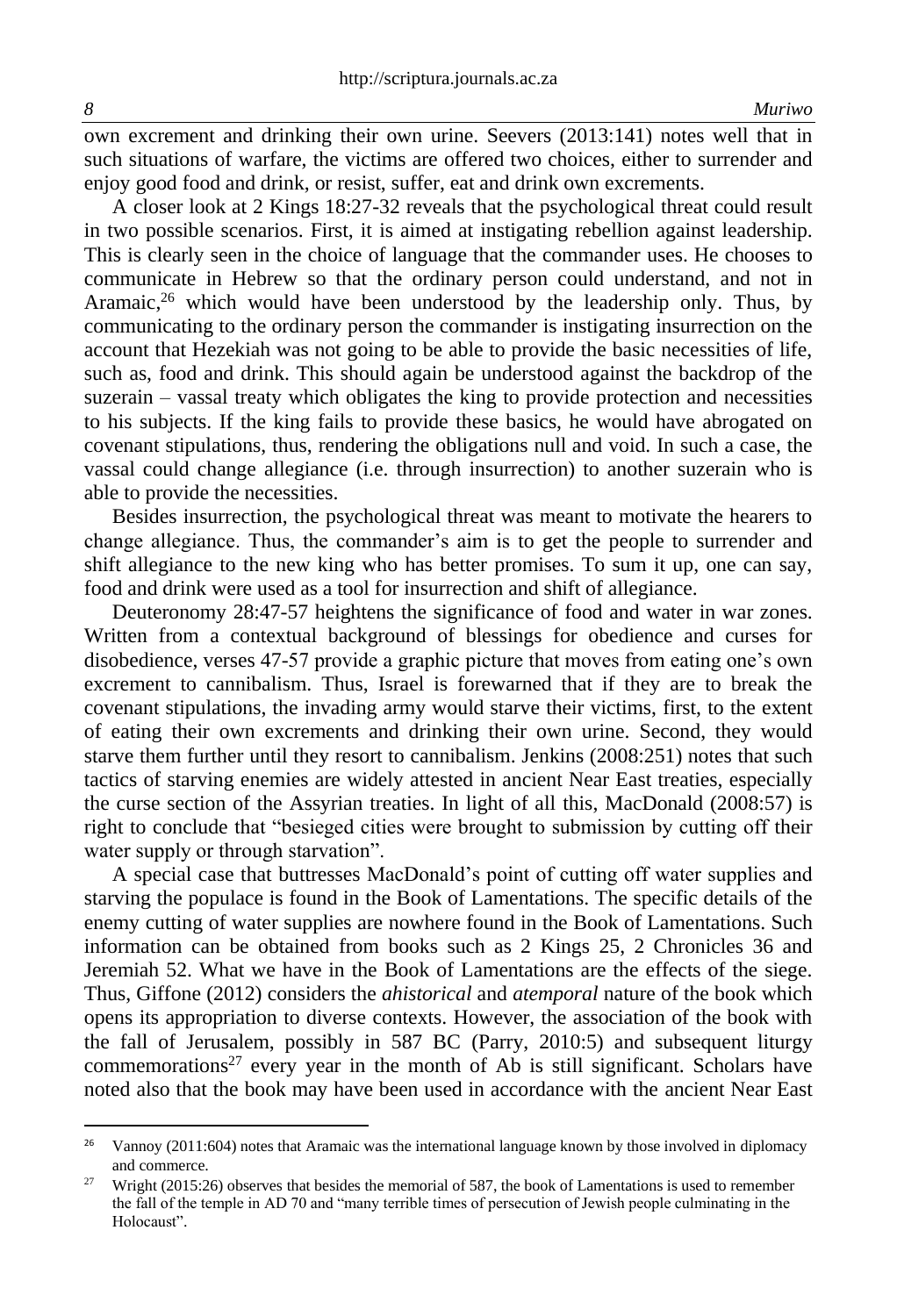practice of "bewailing the fallen sanctuary as the clearing of the site began in preparation for reconstruction" (Provan, 1991:20). In that regard, the book would serve as a memorial as the people look in retrospect at the destruction of the shrine, and as a motivational force as they look prospectively to the reconstruction of a new shrine.

From the first dirge of Lamentations, echoes of starvation ring loud in 1:6, 11, 19. In 1:6, the image of a royal family is given, but the royal family, which under normal circumstances would have plenty and be able to supply extra to its subjects, does not have food. This royal family is compared to a deer that finds no pasture. The result is that it eventually dies because of weakness in the hands of the pursuer. In 1:11, the shortage of food is depicted graphically the general populace exchanges its most valuable treasures for food. <sup>28</sup> Since in most ancient Near Eastern contexts, one's valuable assets gave them recognition and respect<sup>29</sup> in the society, their loss naturally brought disgrace. Thus, one would hardly exchange any valuables for food<sup>30</sup> unless the shortage of food is so severe that it has become a matter of life and death as expressed in this verse. Lamentations 1:19 focuses on the priests and the elders. <sup>31</sup> In the Old Testament Israel set up, these were the community leaders. <sup>32</sup> The priests depended on the people for their daily supplies. <sup>33</sup> They were therefore not supposed to leave the temple area. However, the priests and elders have moved to the city to look for food. Thus, Lamentations 1:6, 11 and 19 clearly show that the food shortage has affected all levels of the community (i.e. from the ordinary people and the community leaders up to the royal family).

Lamentations 2 is also full of allusions to food. For instance, 2:6, 7 and 22 are connected through the use of the Hebrew word מועד, which a number of versions translate and include a nuance of feast. <sup>34</sup> The religious act of worship is tied together with festivity (i.e. the joy that comes from eating and drinking). Lamentations 2:11 and  $12$  now focus on the fate of children (עולל) and infants (יונק). In verses 11 and 19, the author tells us that children and infants faint (עטף) in the streets of the city. Earlier on, the city was a location for the death of elders and priests, but now it is for the young ones. The young ones are portrayed as dying in their mothers' hands requesting bread<sup>35</sup>

<sup>28</sup> This verse interestingly uses two Hebrew terms used for food. The first term used is לחם which is used as the object of two participles 'seeking' and 'groaning'. The other term is אכל which is used comparatively alongside מחמוד . The purpose of the exchange of precious commodities is to save or buy back life ( להשיב נפש(. Parry (2010:55) shows that "their primitive instinct to survive drives them to exchange their precious things for whatever food they can get hold of".

<sup>&</sup>lt;sup>29</sup> For instance Proverbs 31:11 and 23 clearly note that the husband of the virtuous woman is respected at the city gates because of their household valuables.

<sup>30</sup> Wright (2015:67) expresses it well, noting that "in sieges and similar extremities hunger will drive people to give anything in exchange for food and water".

<sup>&</sup>lt;sup>31</sup> The author uses two Hebrew terms for community leaders (i.e. וכהן $\tau$  and).

<sup>&</sup>lt;sup>32</sup> "The High civil position of the elders and priests would have offered them more social protection against famine than most" (Parry, 2010:63).

<sup>&</sup>lt;sup>33</sup> Numbers 18:20-32 spells out clearly that the Priests are to receive a tithe from the Levites who would have received a tenth from the people. Thus, from this set up both Levites and Priests depend on the people for their daily supplies and are strictly advised not to leave the tent of meeting, which later was replaced by the temple.

<sup>&</sup>lt;sup>34</sup> We have NIV (appointed feast/festivals), KJV (solemn feast) and New American Standard Version (appointed feast).

<sup>35</sup> Although the NIV translates the Hebrew word דגן as bread, it can best be rendered as cereals, thereby differentiating it from לחם which can be translated as bread or meat.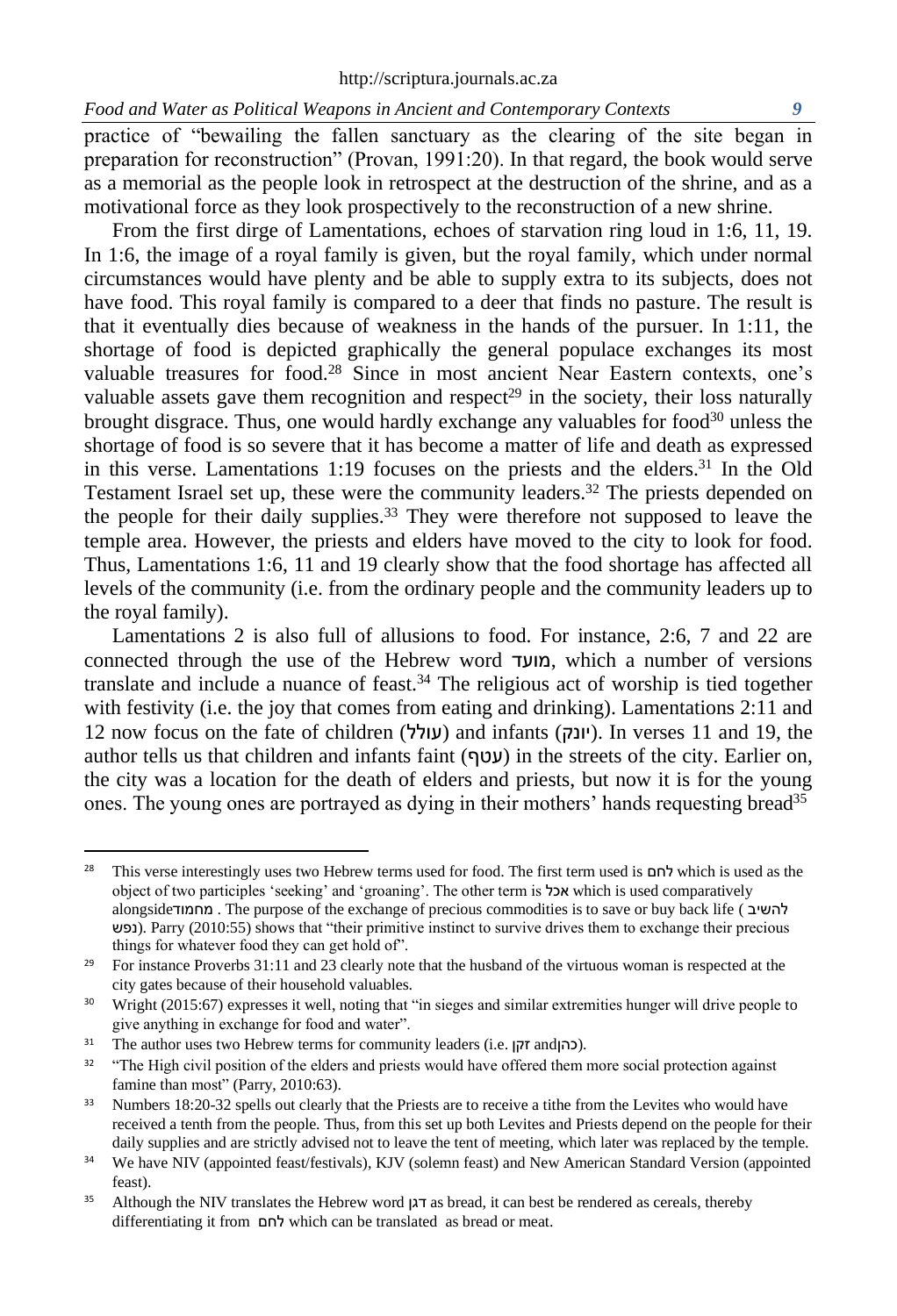$(T<sub>l</sub>)$  and wine ( $($  $'$ ין). The picture gradually builds up to an unimaginable peak in 2:20. The mothers eventually hopelessly resort to cannibalism. It is now survival of the fittest. The weak young children and infants become food for their mothers. <sup>36</sup> This verse can be understood better if read alongside its counterpart in Jeremiah 19:9. In Jeremiah, it is clear that the cannibalism is as a result of the siege. $37$ 

Lamentations 3, which is wholly dedicated to the strong man (הגבר), also makes reference and allusions to food several times. These include 3:4, 15, <sup>38</sup> 16 and 46. In  $3:4$ , the strong man (הגבר) complains that God's wrath has made his skin and flesh old. The ageing of the skin and flesh is expressed by the special word בלה in Hebrew. The word basically means to 'wear out' or 'waste away' (Youngblood & Stek, 2011:1328), according to the NIV. In Psalm 32:3 where the word is also used, the ageing is attached to the bones. This may suggest that in Lamentations 3:4 the author is not necessarily restricting ageing to the flesh and the skin, but also to the bones referred to later. If taken this way, then one can assume that the author intends the entire verse in Lamentations to be taken as a parallelism. As with the case in Psalm 32:3 (Stek, 2011:889), some form of illness, loss of appetite, and loss of skin texture can be assumed in Lamentations 3:4. This is a common trend in Israel that when one is psychologically afflicted, they would withdraw from food (i.e. fasting) which would then lead to skin losing its shape. Therefore, one could legitimately conclude that indeed the ageing skin and bones referred to in Lamentations could have been prompted by withdrawal of food and water.

While Lamentations 3:4 may be assumed to refer to food, Lamentations 3:15-16 is unequivocal in its reference to food. The strong man laments that God has given him herbs as food and gall as drink. He openly accuses God of offering gravel, possibly as food, which result in the breaking of the teeth. He also raises the issue of God trampling him in the dust. The reference to dust can be closely linked to the curse of the serpent in Genesis 3:14. In Genesis 3:14, God's wrath condemned the snake to eating dust all the days of its life. Thus, Lamentations 3:15-16 and its link to Genesis are focused on food and drink.

The last image on food in Lamentations 3 is found in verse 46. Here the strong man has moved from the first person singular to the first person plural. Thus, he envisages Israel holistically, as a prey of the enemies. The enemy is salivating and is ready to enjoy its food.

The references to food and drink that are found in Lamentations 1, 2 and 3 are preparatory to a much more elaborate use that is found in Lamentations 4. In other words, Lamentations 1, 2 and 3 may be vague in their presentation of food and water, but Lamentations 4 is much more explicit. Thus, 1, 2 and 3 may be foundationally building up to the climax in Lamentations 4 on the issue of food and water.

<sup>&</sup>lt;sup>36</sup> It is worth noting that 2:20 does not say that the mothers eat their own children. Rather, it is expressed as a rhetorical question to God (טפחים עללי פרים נשים תאכלנה אם (making it more emphatic that what is happening is abhorrent.

<sup>&</sup>lt;sup>37</sup> The argument that the suffering is as a result of the siege finds support from Lamentations 3:5-9, where the strong man (הגבר) is a representative of the community.

<sup>&</sup>lt;sup>38</sup> Although the issue of bitter herbs is clearly stated in 3:15, the concept began in 3:5 with the Hebrew word ראש/ רוש which may mean unspecified poisonous plant or poison (Holladay, 1988:329). Thus, translations like New American Standard and NIV just translate the word as 'bitterness' while the KJV prefers 'gall'.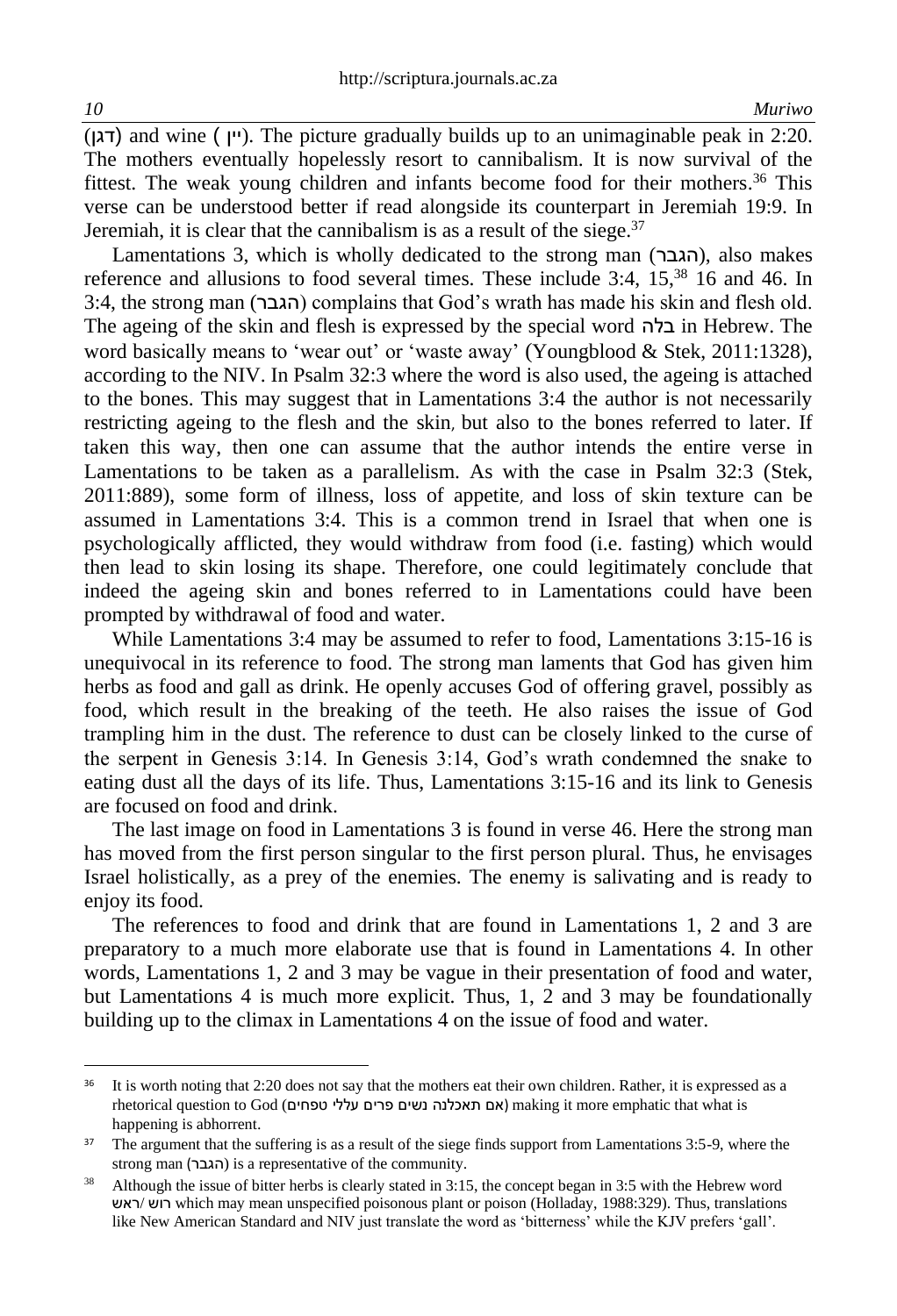In Lamentations 4:1-2, the author compares Israel to precious mineral that has lost its value. The comparison is further expanded in Lamentations 4:3 where two animals of distinct characteristics are portrayed. Jackals are portrayed as careful to feed their young ones. Ostriches are portrayed as heartless. Israel is then compared to the ostrich. Dobbs-Allsopp (2002:131) captures this image, saying, "suffering's corrosive cruelty has reduced her (Israel) to behaving in a manner not even found among scavengers" This image finds clarity in verse 4 where children are thirsty and do not have food. Wright (2015:133) suggests two readings for the phrase "Because of thirst the infant's tongue sticks to the roof of its mouth". First, it may be that the children's tongue sticks to the roof of the mouth because of thirst. Second, it could be that the children are not able to speak or cry. They are so weak that they do not even have the energy to cry or utter a word. Rather than seeing these readings as distinct, it is better to see them as complimenting each other. The children's tongue sticks to the roof of the mouth because of thirst, but they are also not able to cry or utter a word because of loss of strength. Apart from the suckling children, there are other children who are a bit older who eat solid food. These are the ones who are begging for bread. One needs to understand this from the Israelite context that saw begging<sup>39</sup> as disgraceful according to Psalm 109:10 and an act that was associated with a curse. So humiliating is the situation that Bergant (2003:113) concludes that "desperate need is here compounded by bitter shame". The war scenario depicted here has effects of abandonment. The people of Israel abandon their responsibility of feeding their young ones because of suffering. The children end up begging for food and water to try and still quench their hunger and thirst. Thus, the siege has greatly affected both the parents and children in terms of food and water provision.

The siege did not only affect parents and children from the lower class, but it also affected those of the upper class. Verse 5 describes these as 'those who ate delicacies… brought up in royal purple'. In a nutshell, these are people who used to live a luxurious life, but have been reduced to living with the poor. Provan (1991:113) notes that the "disaster has touched even those who would normally be protected from social ills". In the same vein, Parry (2010:136) notes that "starvation is no respecter of persons in this democracy of deprivation". Thus, when we talk of necessities, such as food and water, social strata are set aside.

Verses 7 and 8 seem to be moving from the generic in verse 5 to the specific (i.e. from just the upper class to the royal<sup>40</sup> family). The author evaluates the present state of the bodies as compared to the past. In the past, bodies of the royal family members were brighter than snow, whiter than milk, more ruddy than rubies and like *lapis lazuli*. However, they are now blacker than soot, their skin has shriveled on their bones and has become as dry as a stick. The reference to the texture of the skin is picked up from 3:4. In 3:4, the context was specifically to the הגבר but now in 4:7-8, it refers to the royal family. "Hunger has drained their colour and shriveled their skin… They are starved and dehydrated" (Wright, 2015:135). That the royal family has been affected

<sup>&</sup>lt;sup>39</sup> The Hebrew word translated 'beg' by the NIV is שאל, which may mean 'ask', request or demand (Holladay, 1988:356-357). It is the same Hebrew word used in Psalm 109:10.

<sup>40</sup> The Hebrew word נזיר may refer to one dedicated or consecrated to God (Holladay, 1988:232). It may also refer to prince as suggested by the NIV. In this case the entire royal family was seen as dedicated to God, just as the king himself was a representative of God.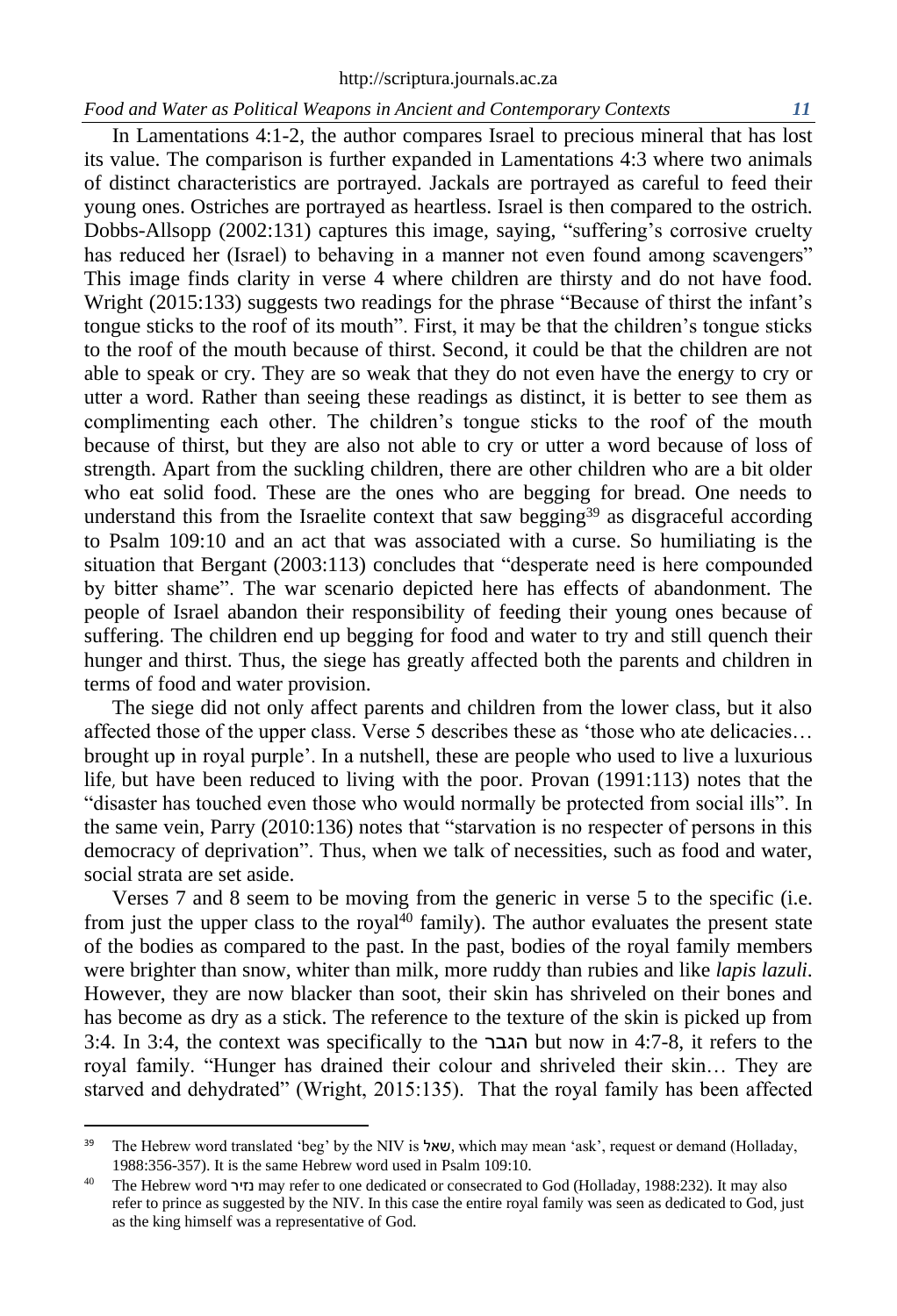to this level by the siege, prepares a firm foundation for verse 20. However, before laying bare the hopelessness of the situation and the fate of the royal family the author brings to fore the unimaginable.

The unimaginable is built climactically by first, an evaluation of those that die because of hunger *vis-a-vis* those that die because of the sword. The author notes that those who die by the sword are better off than those who die because of hunger. Provan (1991:115) suggests that the evaluation is based on the immediacy of the death. Wright (2015:136) concurs that the issue has to do with immediacy. He observes that the Hebrew word that begins verse 9 is 'good'. Thus, it is better to die quickly by the sword than slowly through hunger.

The unimaginable comes in verse 10. Mothers turn their own children into food. Although this verse should be read alongside Lamentations 2:20 in a symmetrical position, one can also gain more insight when it is read alongside 2 Kings 6:24-7:20. This is mainly because of the Deuteronomic influence on the book of Lamentations (Provan, 1991:21). Thus, in the two stories, three things are worth noting. First, in both stories, the feminine is induced by a prolonged siege on the city which eventually leads to cannibalism. <sup>41</sup> Second, focus is on mothers (who are normally known for their sympathy and care towards their children) who turn to cannibalism. Third, there is evidence of reliance upon the king to provide protection, food and water in accordance with the suzerain-vassal treaty. However, as one comes to the Book of Lamentations, the hope in the king quickly vanishes as the king himself is captured (Lam 4:20).

Chapter 5 has fewer verses that focus on food and water. Since the whole chapter is structured as a conclusion to all the dirges, the few verses that refer to food and water are portrayed as concluding remarks. The first verse that captures our attention is verse 4. The verse seems to suggest that the residents can only get access to water through money. Trading in water was rare in Israel. However, more disturbing is the fact that a lot of these basic resources (including water) belong to Israel. They now have to purchase their own resources from the invading adversaries. This is mainly because the land (i.e. their own inheritance given to them by God) now belongs to strangers as stated in verse 2. Wright (2015:151) comments that this is a terrible reversal which carries a deep and unbearable theological shock to the ears of all Israel.

Whereas verse 4 focuses on water, verse 6 brings to the fore the other basic resource that has been manipulated. The people submit themselves to Egypt and Assyria to get enough bread. It is clear from this verse that Egypt and Assyria may have used food as tool for submission. The phrase translated by the NIV as 'we submitted' should literally be translated as 'we gave a hand' (יתנו יד). This can be understood as a symbolic way of making commitment, pledge (Yamauchi & Youngblood, 2011:741), surrender or seeking assistance. The word translated as 'enough' in the NIV is the Hebrew verb שבע which means 'satisfy' (Holladay, 1988:348). In this context it is used as a *qal* infinitive construct. The word translated as 'bread' in the NIV is the Hebrew word לחם, which is omitted by the Septuagint. From this analysis, we gather that the people of Israel submit to Egypt and Assyria so that they may get enough bread to satisfy their hungry ones. Thus, food was used in exchange for their freedom.

The focus in both of the stories is specifically on the mothers who turn to cannibalism.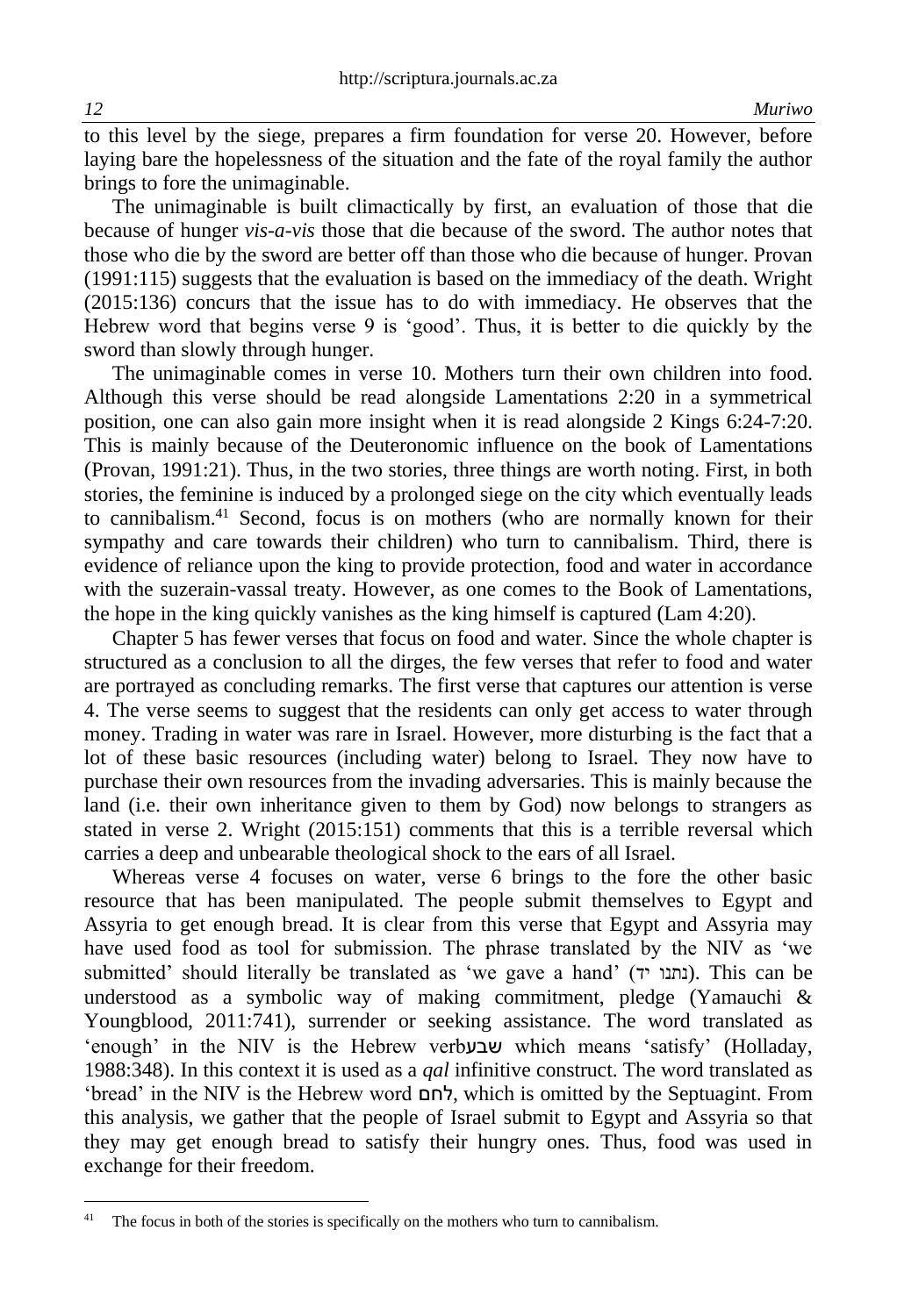Verses 9 to 11 revisit the conditions under which they get their food. First, they get their food at the expense of their lives. It seems there is a curfew with the Babylonians killing anyone who dares to go outside the demarcated areas. As a result, a number of the Judeans die because of hunger. Those who are brave obviously die because of the sword as they try to search for food outside. The change of the skin texture is repeated in verse 10 to show the extent of the starvation and malnutrition the people are enduring. Verse 11 describes life under soldiers in both ancient and contemporary contexts. While torture, execution, denial of food and water seem to be targeted at men, the women's main ordeal lies in sexual abuse. The author takes time to narrate how both married and unmarried women<sup>42</sup> are raped by enemy soldiers. It can also be assumed that some of the women reluctantly consent to the sexual demands of the soldiers to get food. This line of thinking can be inferred from the preceding verse 6 where Israel prostitutes or gives herself to Egypt and Assyria to get food. The exchange of sexual pleasure for food was common in ancient war zones and the practice continues to rear its ugly head in contemporary contexts as will be seen below. Therefore, if it is read along this line of thought, verse 6 would be generic and verse 11 specific. In any case, the author is very careful to report all these as sexual violations. Parry (2010:151) notes from the Hebrew word used (i.e. ענה) that the focus is on humiliation for both the men and the women.<sup>43</sup>

After the narration of the humiliation of the women and the men, the author shifts to the leaders who are referred to as the שרים. Although the NIV prefers to translate this word as 'prince', the word can also mean ruler, official or chief (Koehler & Baumgartner, 1998:929). Thus, in that case the author is concerned about those in the royal positions. Again, in the Israelite context, these are the people that should provide leadership, protection and basic necessities such as food and water in accordance with the suzerain-vassal treaty. The fact that they fail to provide these covenant obligations simply means the populace can switch allegiance. Raising up by their hands stresses that there is no hope. Therefore, the leadership of Israel has been decapitated and is no longer able to offer basic necessities such as food and water. The Babylonians are now able to capitalize on the vulnerability of the leadership and coerce the populace to shift allegiance.

Verse 13 pictures young men who, under normal circumstances, should be conscripted into the army reduced to doing jobs meant for female servants (Parry, 2010:152). Provan (1991) agrees with Parry (2010) that the reference to the grinding of corn by young men (בחורים) represents humiliation according to Exodus 11:5 and Judges 16:21. Parry (2010:152) goes on to note that, "boys are forced to carry piles of wood and, perhaps partly due to their hunger, the weight is too much for them". Parry's (2010:152) observation that the staggering of the boys is due to hunger is useful in this investigation since this goes a long way to show that not only was food and water used as a political weapon but child labour was also rife.

<sup>42</sup> The author carefully includes the married and unmarried by the use of two different Hebrew words (i.e. נשים .(בתלת and

<sup>&</sup>lt;sup>43</sup> The men are supposed to protect and provide necessities such as food and water to their women but they are failing. As a result, the women sell their bodies (a preserve of their husbands) in order to get the necessities. The process happens through rape which is a humiliation to both men and the women.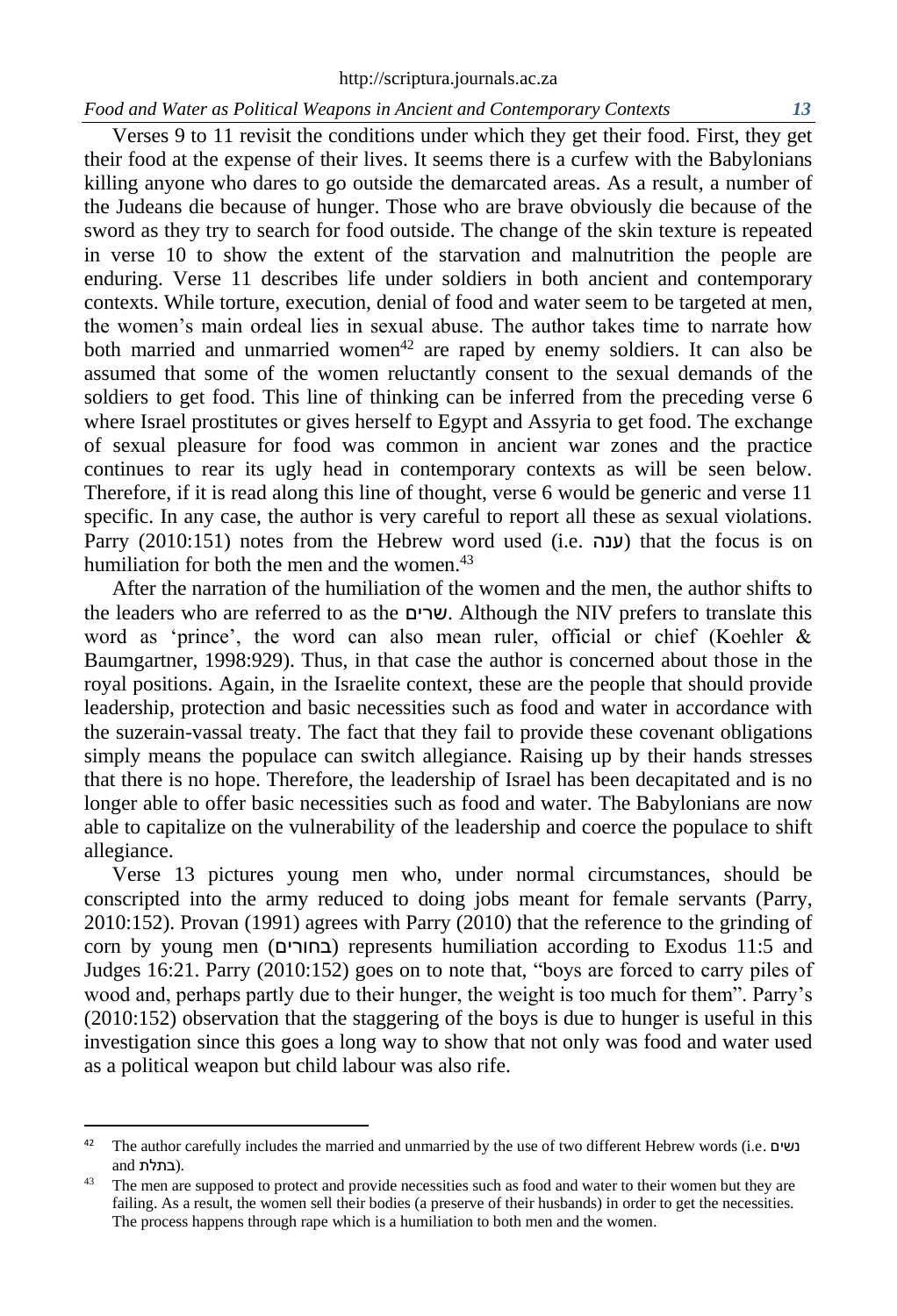Lamentations concludes with an observation that while all the suffering continues, including the manipulation of basic resources such as food and water, God is still the King (i.e. v. 19). By concluding the laments this way, the author is cautiously appealing to the suzerain-vassal treaty that ultimately God is still the unmoved King who is able to provide adequately these resources without interruption. God is the creator and provider of basic necessities. Thus, the nation of Israel continues to look up to Him for provision, sustenance, and protection. The knowledge that God is the ultimate Suzerain, provider of the necessities such as food and water can act as a preemptive tool against those that manipulate these resources.

In summary, the analysis of food and water in the Book of Lamentations has shown clearly what a typical ancient context of war zone looked like. We have seen that the siege was a common strategy used by invading armies. They would block the canals and stop water from getting into the city. The siege would last for a long time until food is exhausted within the city. The erratic rains of the land of Israel also means that agriculture depends mostly on the canals. Thus, if the canals are blocked, there are high chances of famine. The famine coupled with the loss of drinking water would generally lead to cannibalism. The recorded cases of cannibalism seem to focus on women. Children are the first victims. The obvious result of the withdrawal of food and water is dehydration, malnutrition, diseases and eventually death. The author records that those who die because of hunger and thirsts are worse<sup>44</sup> off than those who die from the sword. Sexual violations are also prevalent in war zones. Women and children become the worst victims as in the case of the Book of Lamentations. The main aim of the withdrawal of water and food which eventually leads to starvation, dehydration, cannibalism and sexual abuse is to force people into submission.

# **Significance and manipulation of food and water in contemporary contexts of Zimbabwe**

Zimbabwe is an example of a country that has experienced the worst form of manipulation of food and water. The manipulation of these necessities became evident after independence (i.e. 1980). The pre-independence manipulation of the basic resources was concealed, probably because of the gap that existed between the colonialists and the locals. Thus, the colonialists resided in specific areas of the cities while the locals had their own area. Secondly, the colonialists had abundant food and water supplies compared to the locals. Therefore, it was easy for the colonialists to hire the locals to work for them in exchange for food and water. In this way they appeared to be helping the inhabitants without necessarily depriving them of the necessities. In addition to the almsgiving aspect of the colonialists' activities, one can also argue that there was a developmental aspect. For instance, the Matabeleland-Zambezi water project was first mooted in 1912 during the colonial era. The project was meant to bring development to Matabeleland and Bulawayo in particular. The biggest obstacle

<sup>44</sup> This is probably in terms of numbers and in terms of mode of death. Thus, those that die because of hunger seem to be more than those that die because of the sword. Secondly, in terms of the mode of death, those that die because of starvation and dehydration take longer and experience a more severe way of dying than those who are instantly killed by the sword.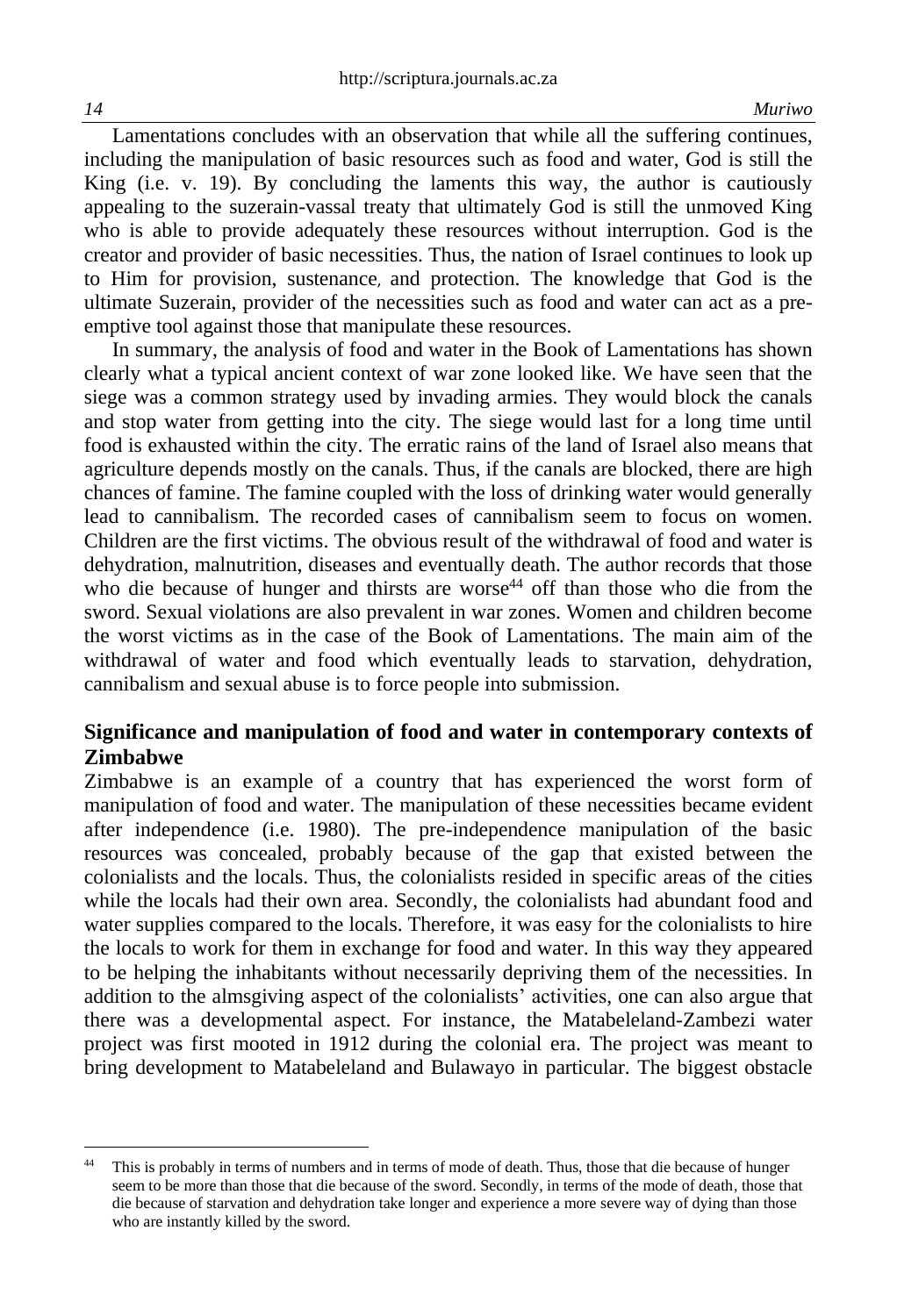to this during the entire colonial era was unavailability of funds. After the country's independence, politicians used the project to canvass for votes during election times. 45

However, after Zimbabwe became independent, the gap between the colonialists and the locals began to close and the previously separated groups began to intermingle. In spite of these positive developments, a new threat which would destabilise the Matabeleland and Midlands regions emerged. This was the tribal conflict which eventually led to *Gukurahundi*. <sup>46</sup> The tribal conflict was centred in the Matabeleland and Midlands regions. Initially, it was a conflict that pitted Zimbabwe People's Revolutionary Army (ZIPRA) against Zimbabwe African National Liberation Army (ZANLA) forces but eventually it became a conflict between the Shona and Ndebele tribal groups.

Although in the ancient Near East context, the siege was the commonest way of restricting peoples' movements, in the contemporary context of Zimbabwe, it was detention and curfews. The systematic withdrawal of food would then happen to the people who were in detention and under curfews. The Catholic Commission for Justice and Peace in Zimbabwe (CCJPZ) and The Legal Resource Foundation (LRF) (1997:177) report that the withdrawal of food was the most outstanding deprivation of the 1980s. It resulted in near starvation of more than 400 000 civilians. As was the case with ancient Near East scenarios of siege, the food embargo was always accompanied by severe famine. The contemporary context survivors, however, would always see this as state-induced hunger.

In order to appreciate the psychological threat of withdrawal of food in the contemporary context of Zimbabwe, one needs to examine the words uttered by one so-called Commander Jesus<sup>47"</sup>You are going to eat eggs, after eggs hens, after hens goats, after goats cattle. Then you shall eat cats, dogs and donkeys. Then you are going to eat your children. After that you shall eat your wives..."<sup>48</sup> Such psychological threat is reminiscent of Sennacherib's army commander in 2 Kings 18:27 (cf. Isa 36:12). The threat of cannibalism dovetails with mothers in the Book of Lamentations. Although certainly the two contexts (i.e. ancient Near East *vis-a-vis* the contemporary context of Zimbabwe) are different, but we can also observe the continuous use of food and water as a tool of subjugation and usurping authority.

The CCJPZ and LRF (1997:118) reports that the food embargo had serious effects in Matabeleland South; "all events which occurred did so against the background of a seriously weakened and demoralised populace, who were having to watch the children cry and beg for food which their parents were unable to provide on a daily basis". It is further reported that sharing food with neighbours was prohibited. Those found sharing were punished severely. Retail shops were forced to close. Those which were opened ran out of stock and therefore folded up naturally. No vehicles were allowed in or out of Matabeleland South. <sup>49</sup> However, those who were brave risked their lives by

<sup>&</sup>lt;sup>45</sup> The project would be mentioned only during campaigns and after elections it was hardly ever heard.

<sup>46</sup> *Gukurahundi* refers to the first rains that wash away the chaff. In the Zimbabwean conflict era, it metaphorically referred to the 5<sup>th</sup> Brigade that was trained in Korea. The Brigade was well known in Matabeleland and Midlands regions for its cruelty and inhuman acts of atrocity.

<sup>&</sup>lt;sup>47</sup> 'Commander Jesus' was a nickname given to one of the generals in the fifth brigade known for his cruelty

<sup>48</sup> See CCJPZ and LRF (1997:177).

<sup>&</sup>lt;sup>49</sup> This was done to prevent transport carrying food from entering the region.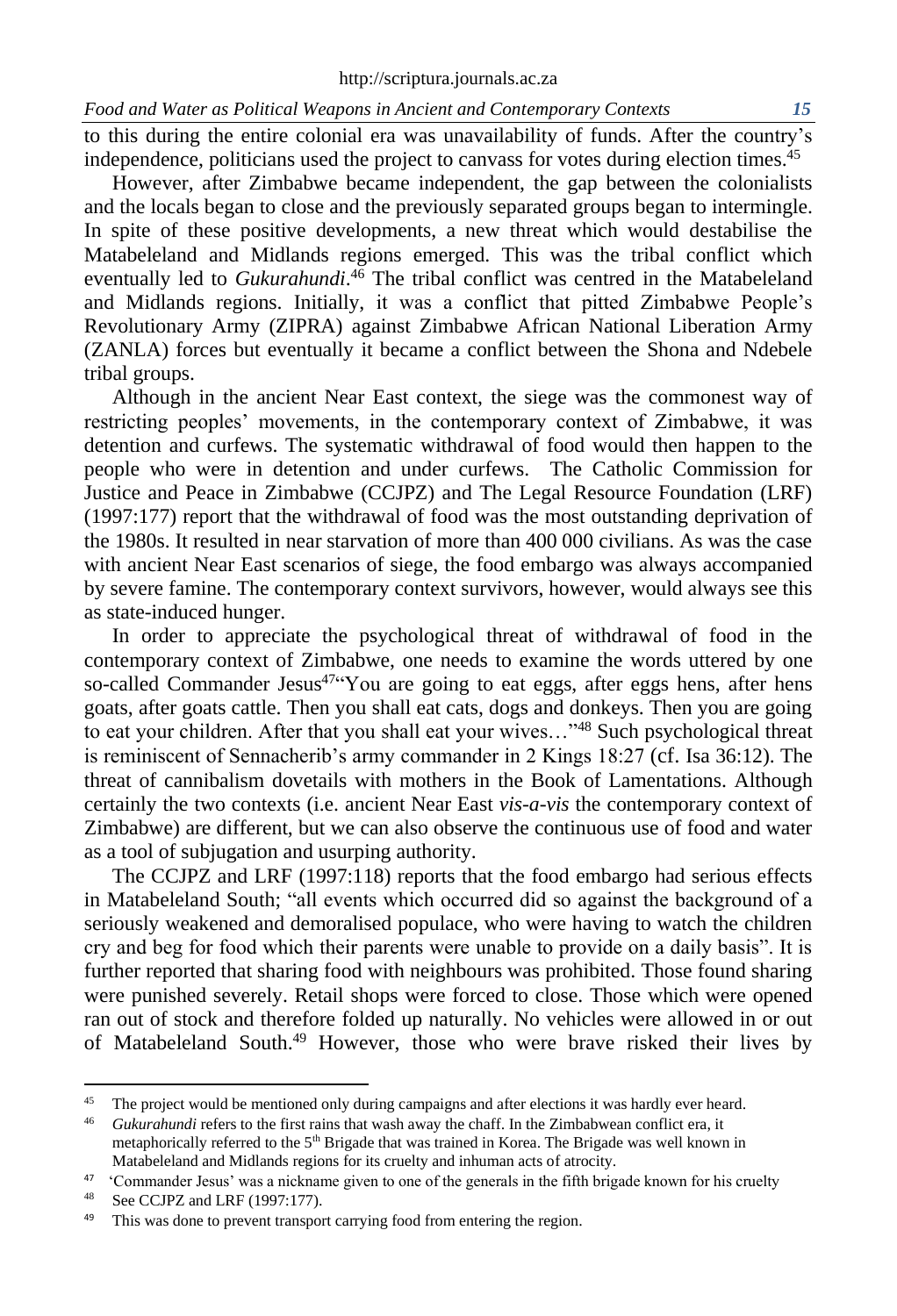breaking the curfew at night in order to get food and share it with their neighbours. The CCJPZ and LRF (1997:119) conclude that, "The food embargo alone was thus a significant and effective strategy which proved to 400 000 ordinary people in Matabeleland South the power of the State to cause extreme hardship".

It is worth noting also that though this analysis focuses on the contemporary context of Zimbabwe, food and water have been used as a tool of submission even by the international community. For instance, when the Zimbabwean government imposed the curfew and state of emergency in Matabeleland South from 6am to 6pm and innocent Zimbabweans were edging closer to starving to death, it is reported by the CCJPZ and LRF (1997:61) that, "foreign governments threatened to withhold financial aid on humanitarian grounds". The Zimbabwean government was forced to lift the state of emergency and the curfew.

The use of food and water as a political weapon in the contemporary context of Zimbabwe was not only prevalent in the 1980s, but continues to be felt even after the *Gukurahundi* atrocities. For instance, the Marwezu<sup>50</sup> 24 October 2007 Report from ZimOnline narrates how villagers in Mwenezi district were denied food aid by Zimbabwe African National Union Patriotic Front (ZANU PF) officials because they supported the opposition party led by Morgan Tsvangirai. He goes on to state that, since elections were fast approaching, the fear was that food would be used as a bait to elicit support. The manipulation of food is not only restricted to political leaders but extends to traditional leaders too. For example, Chief Charumbira is quoted as saying, "We have also ordered them that they should consider only ZANU PF supporters on programmes initiated by the Government (including food aid). We cannot afford continuing feeding the enemy because they are sell outs". Furthermore, the Chief alleges that the opposition supporters are biting the hand that feeds them. The reporter of the article seems to be, "virtually confirming the use of food aid as a political weapon to coerce villagers to support the ruling party".<sup>51</sup>

In subsequent utterances, Chief Charumbira denies that there was manipulation of food on political grounds. Instead, he accuses the MDC and non-governmental organisations of sabotaging the government through food distribution. He then strongly suggests that all non-governmental organisations be screened and vetted to ascertain their political affiliations before being given permission to go to rural areas with food aid.

It is worth noting also that though ZANU PF has been the main subject in a number of cases that involve manipulation of food and drink, counter accusations have been levelled also against the opposition (i.e. particularly the Movement for Democratic Change (MDC). For instance, it is reported that the then Justice Minister Patrick Chinamasa complained to the Joint Monitoring and Implementation Committee (JOMIC) that the MDC was manipulating food aid for political mileage. <sup>52</sup> It is reported that President Mugabe took the complaint to the World Food Program (WFP) executive director, Josette Sheeran. In another related issue, Grace Mugabe castigated Non-Governmental Organisations' food aid programs labelling them as having a

<sup>50</sup> [https://reliefweb.inter/report/zimbabwe/Zimbabwe.](https://reliefweb.inter/report/zimbabwe/Zimbabwe) *Villagers denied food aid*. (Date of access: 20 January 2020).

<sup>51</sup> [http://www.zwnews.com/issueful.cfm?ArticleID=15955.](http://www.zwnews.com/issueful.cfm?ArticleID=15955) (Date of Access: 17 January 2020).

<sup>52</sup> Report from ZimOnline 5 December 2009 (Date of Access: 17 January 2020).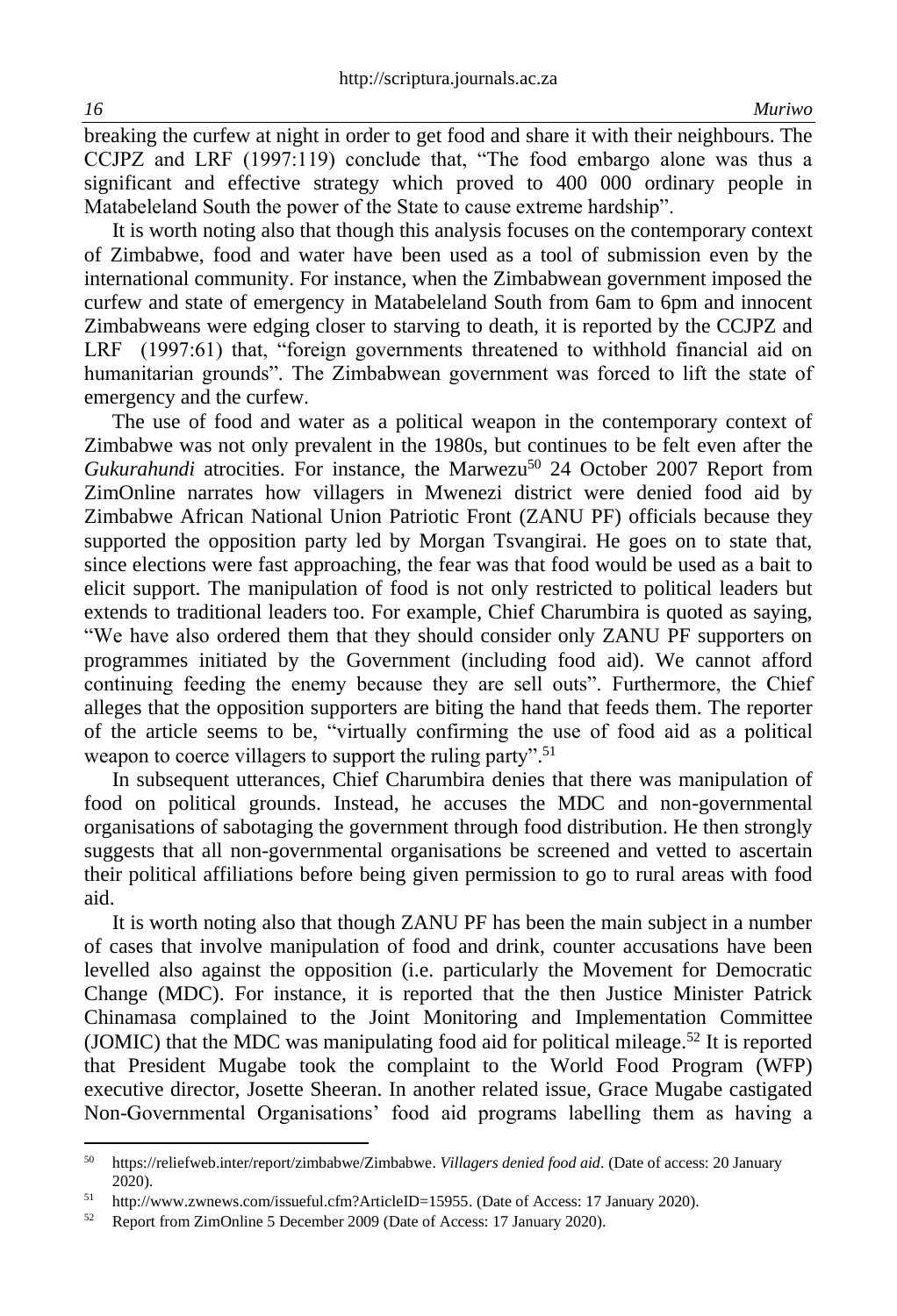regime change agenda (Shumba, 2015). This clearly shows that, from the ruling party's perspective, the opposition and non-governmental organisations are the ones manipulating food for political mileage.

We consider the exposure of continued use of food and water a political weapon by observing the sentiments of the just ended by-election in Lupane. David Coltart<sup>53</sup> bemoans the manipulation of food aid as the main reason behind MDC Alliance's loss of this crucial constituency in Matabeleland North. Linda Masarira<sup>54</sup> tacitly supports Coltart's assertion, "Let's talk facts: vote buying by distributing food and drugs led to ZANU PF's win".

# **Summary**

The analysis above focused on post-independent Zimbabwe. It has clearly shown that, during the *Gukurahundi* time, food and water were used as political weapons by the government and the army. Sometimes, it came in the form of psychological threat and at times there was actual withdrawal of these basic commodities. The analysis has also revealed that the ruling party, the ZANU PF, is accused of manipulating food and water during election times to win votes. These accusations have equally been made against the opposition party, the MDC. The manipulation of food and water is not limited to political parties, but traditional leaders are also accused of the same. Thus, the chiefs have also been implicated in the allegations of mishandling the distribution of food and water to their subjects, just as the international community, especially in cases which involve regime change agendas.

# **Conclusion**

This article sought to establish the significance and extent to which food and water have been used as political weapons in ancient and contemporary contexts. In order to achieve this, the focus systematically moved from the general to the specific. Thus, the analysis focused on the ancient Near East, Israel, war zones and concluded with the contemporary context of Zimbabwe. It was established that food and water are basic necessities that humankind cannot do without. The two necessities are usually inseparably used in societies to satisfy hunger and thirst. Unfortunately, these basic necessities have been mismanaged at family, societal, national and international levels. In the ancient contexts, the investigation has established that, in line with the suzerainvassal treaty, it was the responsibility of the suzerain to provide these necessities in times of scarcity. Any suzerain who was able to provide them would have the upper hand over those who could not provide them. As such, various battles were centred on promises to provide food and water. It was noted also in this article that the desire to have food and water was not limited to humankind, but was extended to deities. Thus, in as much as human beings would manipulate these basic necessities amongst themselves, they would also try to extend the manipulation to the deities. The deities, in turn, would threaten to withhold food and water if humankind did not obey them. The study's focus on Israel revealed that food and water occupied a central position in

<sup>53</sup> The Zimbabwean Mail. MDC-A blames Gukurahundi for its loss in Lupane. August 4 2019 (Date of Access: 17 January 2020).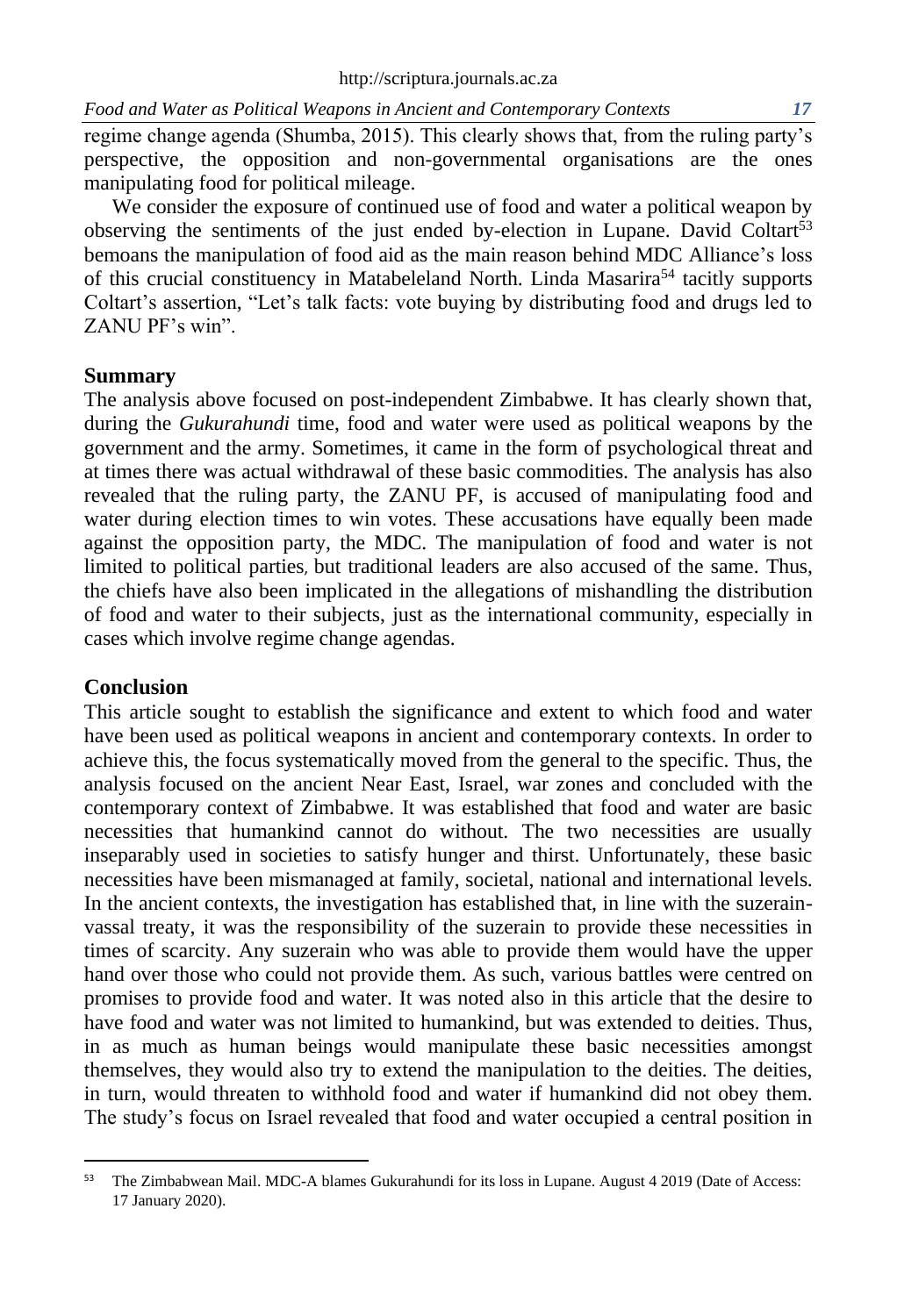the life and belief system of the nation. The first chapters of Genesis are concerned mainly with food and water. Even the first sin of humankind is narrated with food in the background. In the war zones, where women and children are the most affected, enemy soldiers would cut supplies of food and water until the victims surrender. The analysis concluded with a focus on the contemporary context of Zimbabwe where political parties, traditional leadership, non-governmental organisations, and the international community are implicated in the use of food and water as political weapons.

Since this article has shown clearly that food and water have been used as political weapons from the ancient to contemporary contexts, it therefore remains the task of future researchers to explore possible ways of disarmament.

# **BIBLIOGRAPHY**

Adeyemo, T. (ed.) 2006. *Africa Bible Commentary*. Nairobi: WordAlive Publishers.

- Assohoto, B. & Ngewa, S. 2006. 'Genesis' in Adeyemo T. (ed.) African Bible Commentary. Nairobi: WordAlive Publishers.
- Brown F. Driver S and Briggs C. 1906. *The Brown-Driver- Briggs Hebrew and English lexicon.* Peabody: Hendrickson Publishers.
- Dommershausen, W. 1995. לחם. In Botterweck, G.J., Ringgren, H. and Fabry, H*.* (eds.), *Theological dictionary of the Old Testament*. Grand Rapids: William B. Eerdmans Publishing Company.
- Giffone, B. 2012. *From time-bound to timeless: The rhetoric of lamentations and its appropriation.* Stellenbosch: Stellenbosch University.
- Hamilton, V.P. 1990. *The book of Genesis chapters 1-17*. The New International Commentary on the Old Testament. Grand Rapids: William B. Eerdmans.
- Harris, R.L and Youngblood R.F. 2011. Leviticus. In Kenneth L Baker *NIV Study Bible*. Grand Rapids: Zondervan pages 156-196
- Holladay, W.L. (ed.) 1988. *A concise Hebrew and Aramaic lexicon of the Old Testament*. Leiden: E.J. Brill.
- Jenks, W.A. 2008. Eating and drinking in the Old Testament. In Freedman, David Noel (ed.), *The anchor Yale Bible dictionary* (Vol. 2). New Haven & London: Yale University Press pages 250- 254
- Koehler L. and Baumgartner W. 1998. *Bilingual dictionary of the Hebrew and Aramaic Old Testament*. Leiden: Brill.
- Kurht, A. 1995. *The ancient Near East c. 3000- 330 BC* (Vol. II). Routledge: London.
- Macdonald, Nathan. 2008. *What did the ancient Israelites eat?* Grand Rapids: Wm. B. Eerdmans Publishing Company.
- Miller, S.M. and Miller L.J. (eds.) 1961. *Harper's Bible Dictionary*. New York: Harper & Row Publishers.
- Oleson, P. John. 2008. Water works. In Freedman, David Noel (ed.), *The Anchor Yale Bible Dictionary* (Vol. 6). New Haven, CT: Yale University Press. Pages 883- 893
- Oppenheim, A. Leo. 1969. The banquet of Ashurnasirpal II. In Pritchard, B. James (ed.), ancient Near Eastern text relating to the Old Testament (3<sup>rd</sup> edition). Princeton: Princeton University Press.